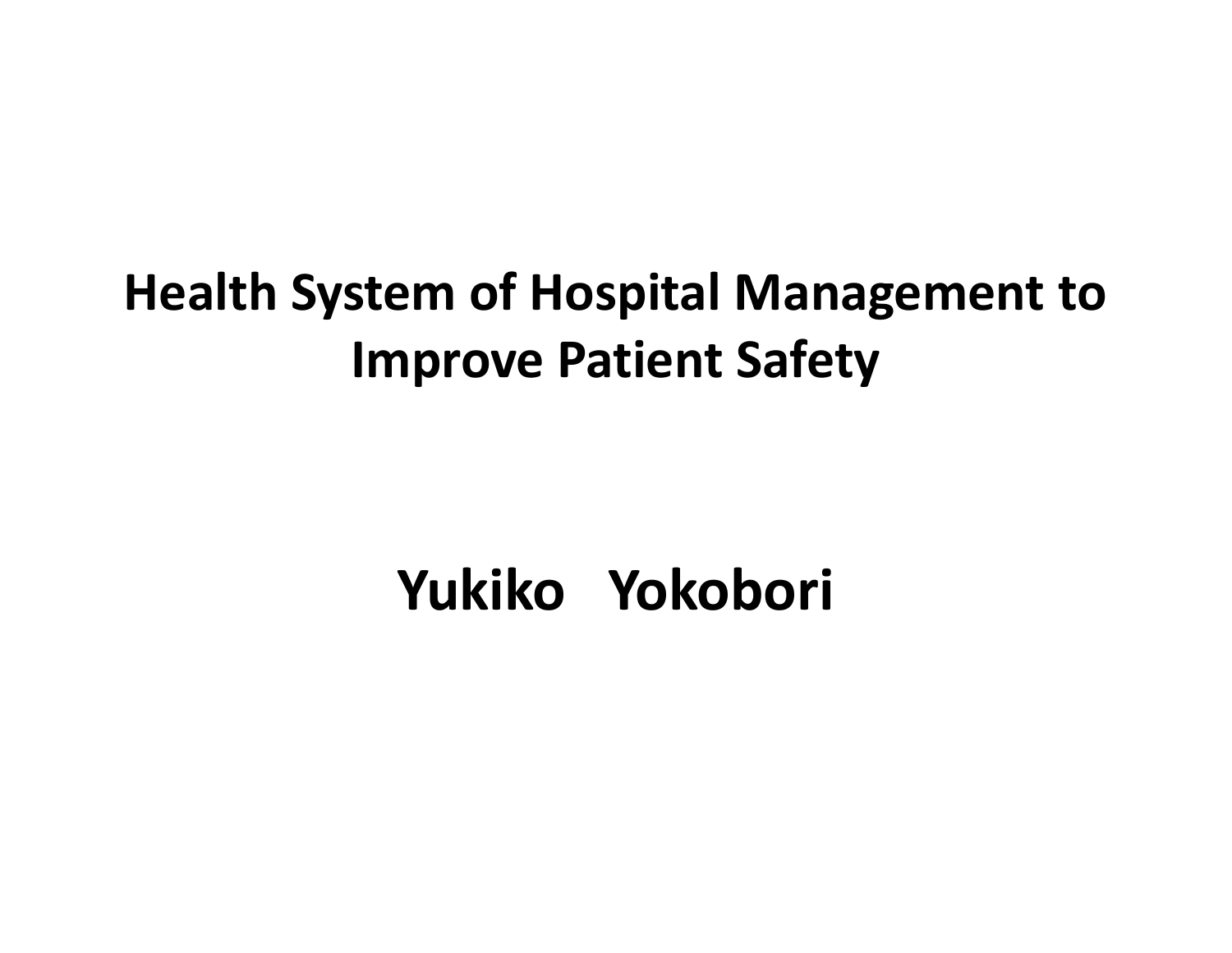## Presentation Outline

- Current Status of Health Information Managers in Japan
- Current Status of Medical Accidents in Japan
- Current Status of Patient Safety and Health Information Management in Japan
- Current Status of International Health Information Management
- Conclusion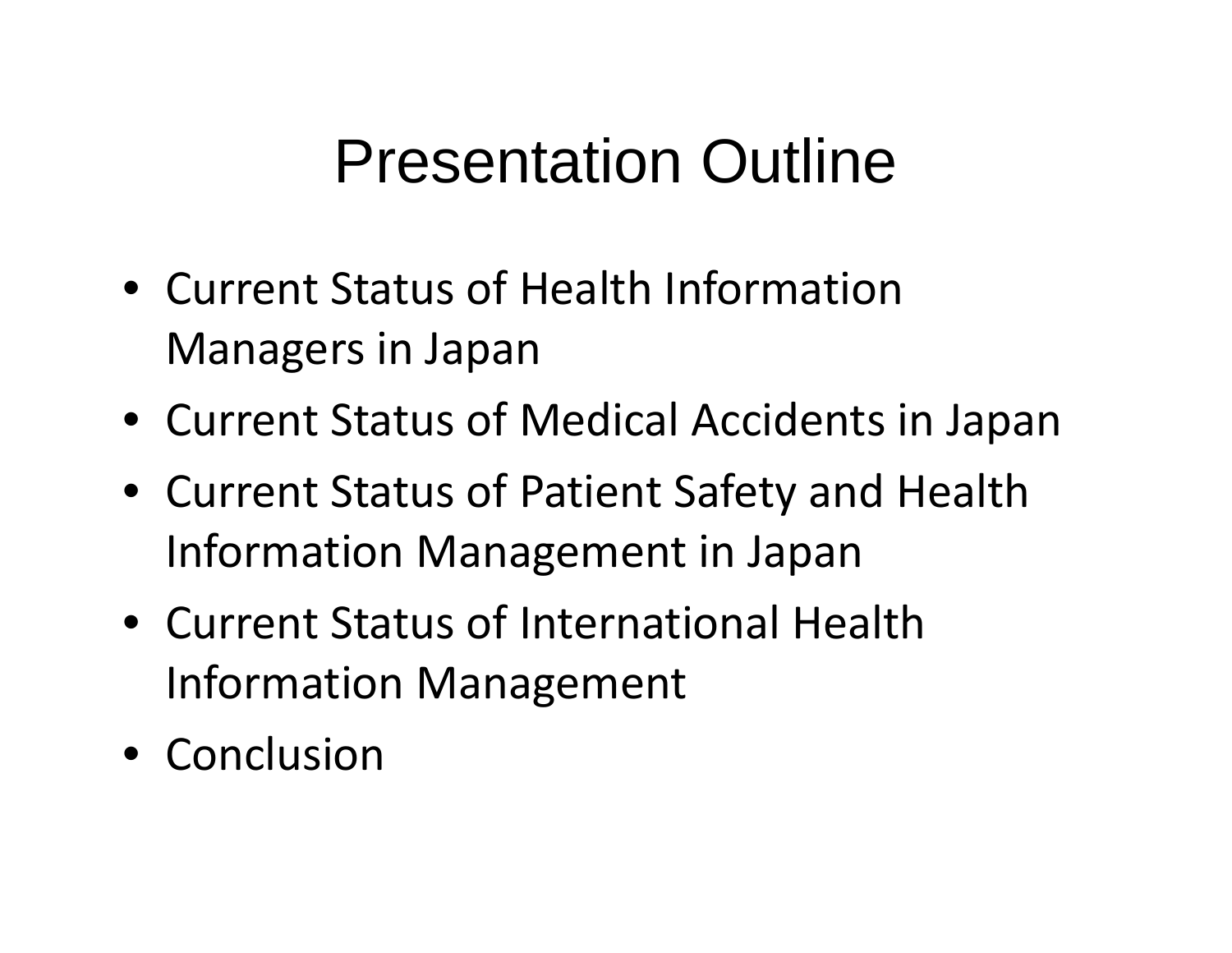## The Current Status of Health Information Managers in Japan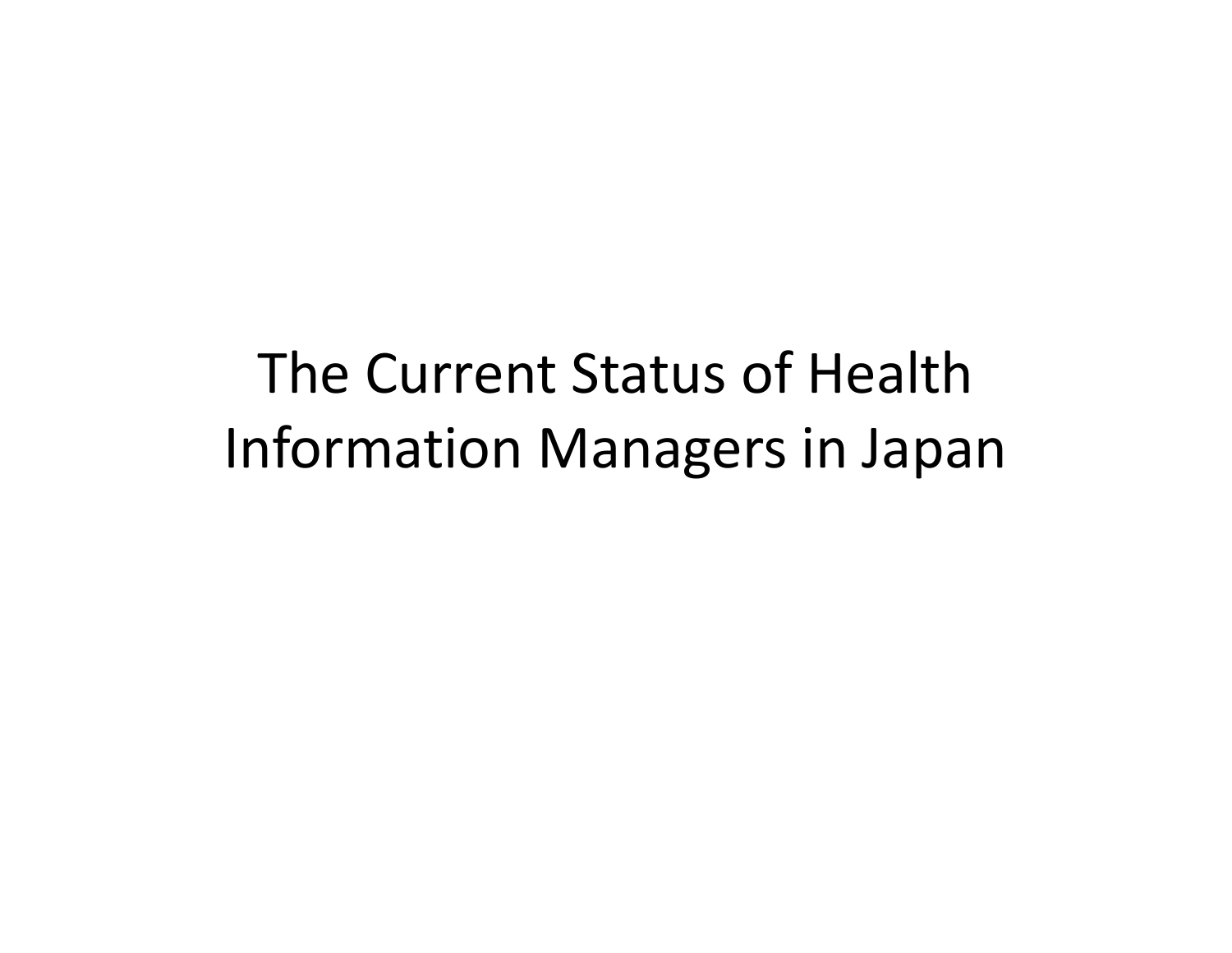- Certifying organizations JHA, 3 other organizations and a medical training promotion organization
- Educational institutions Japan Hospital Association Distant Learning Program, in its 43rd year Cumulative enrollment 44,485 24 universities 52 vocational schools
- Holders of Health Information Manager **Certificates** Total certificate holders: 29,529 (including 398 physicians, 1,820 nurses)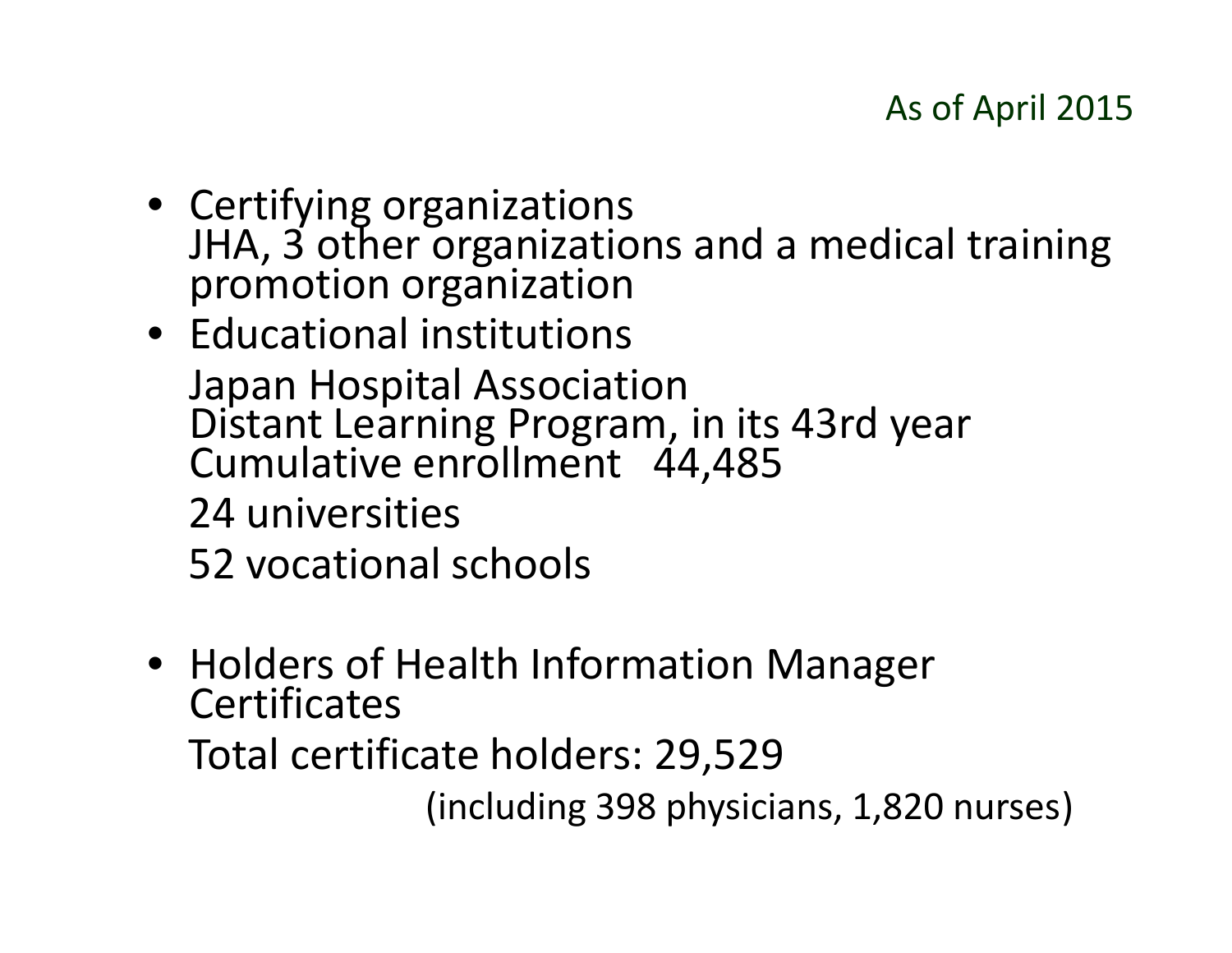#### Curriculum & Educational Materials for HIMs in Japan

- **1. Introduction to Healthcare**
- **2. Human Anatomy**
- **3. Introduction to Clinical Medicine - Exogenous Diseases and Injuries, Congenital Diseases**
- **4. Clinical Medicine I - Infectious Diseases and Parasitic Diseases**
- **5. Clinical Medicine II - Neoplasms**
- **6. Clinical Medicine III - Hematology, Metabolomics and Endocrinology**
- **7. Clinical Medicine IV –Mental System, Cranial Nerves and Organs of Sense**
- **8. Clinical Medicine V - Respiratory and Circulatory Systems**
- **9. Clinical Medicine VI - Digestive and Urinary Systems**
- **10. Clinical Medicine VII - Reproduction Organs**
- **11. Clinical Medicine VIII - Skin and Musculoskeletal System**
- **12. Medical terminology**



- **1. Introduction to Healthcare Administration**
- **2. Healthcare Administration I**
- **3. Healthcare Administration II**
- **4. Medical Informatics**
- **5. Medical Statistics**
- **6. HIM Theory I**
- **7. HIM Theory Ⅱ**
- **8. Introduction to International Classification of Diseases**
- **9. Method of Classification (A, B, C, D)**

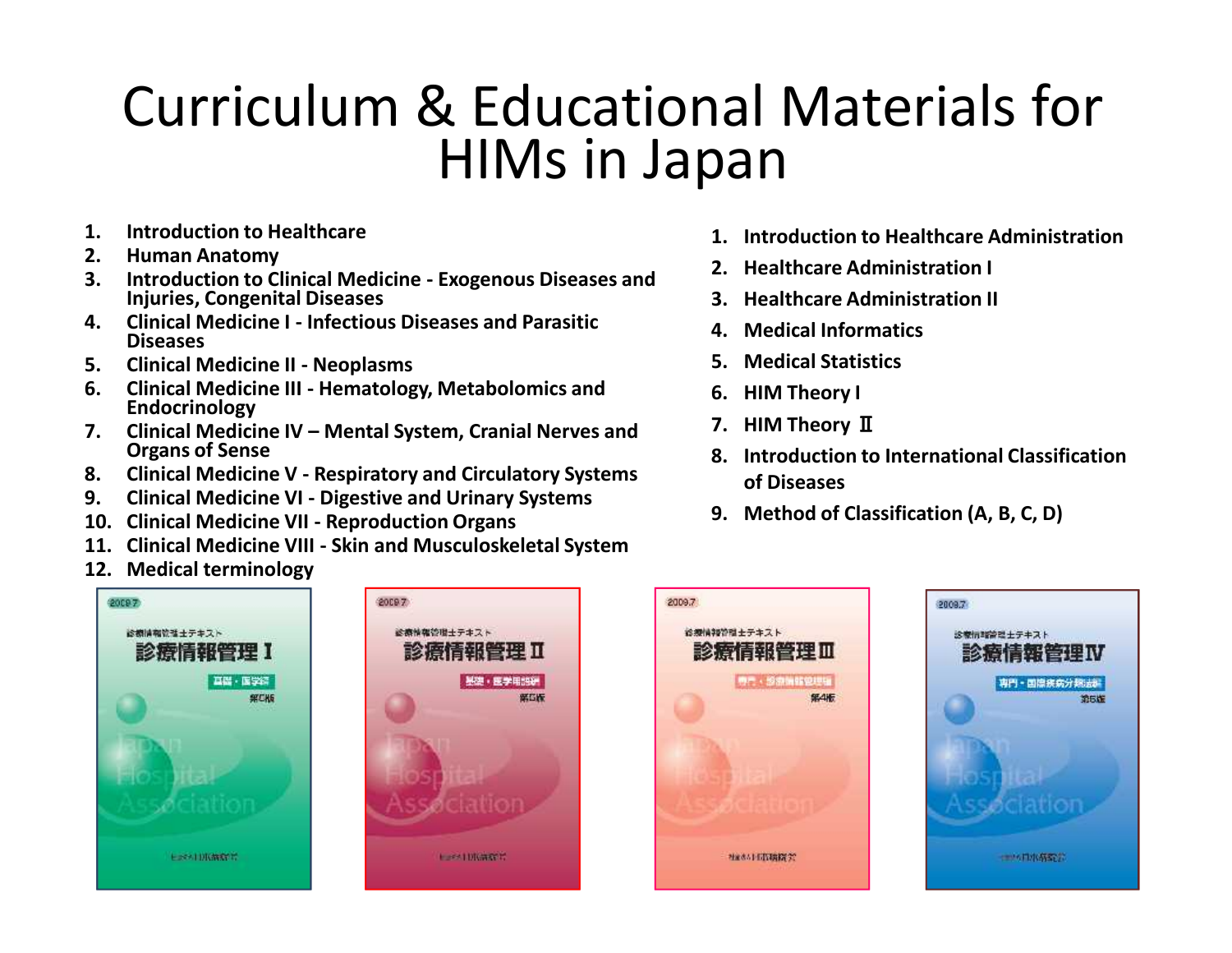## HIM Education Committee



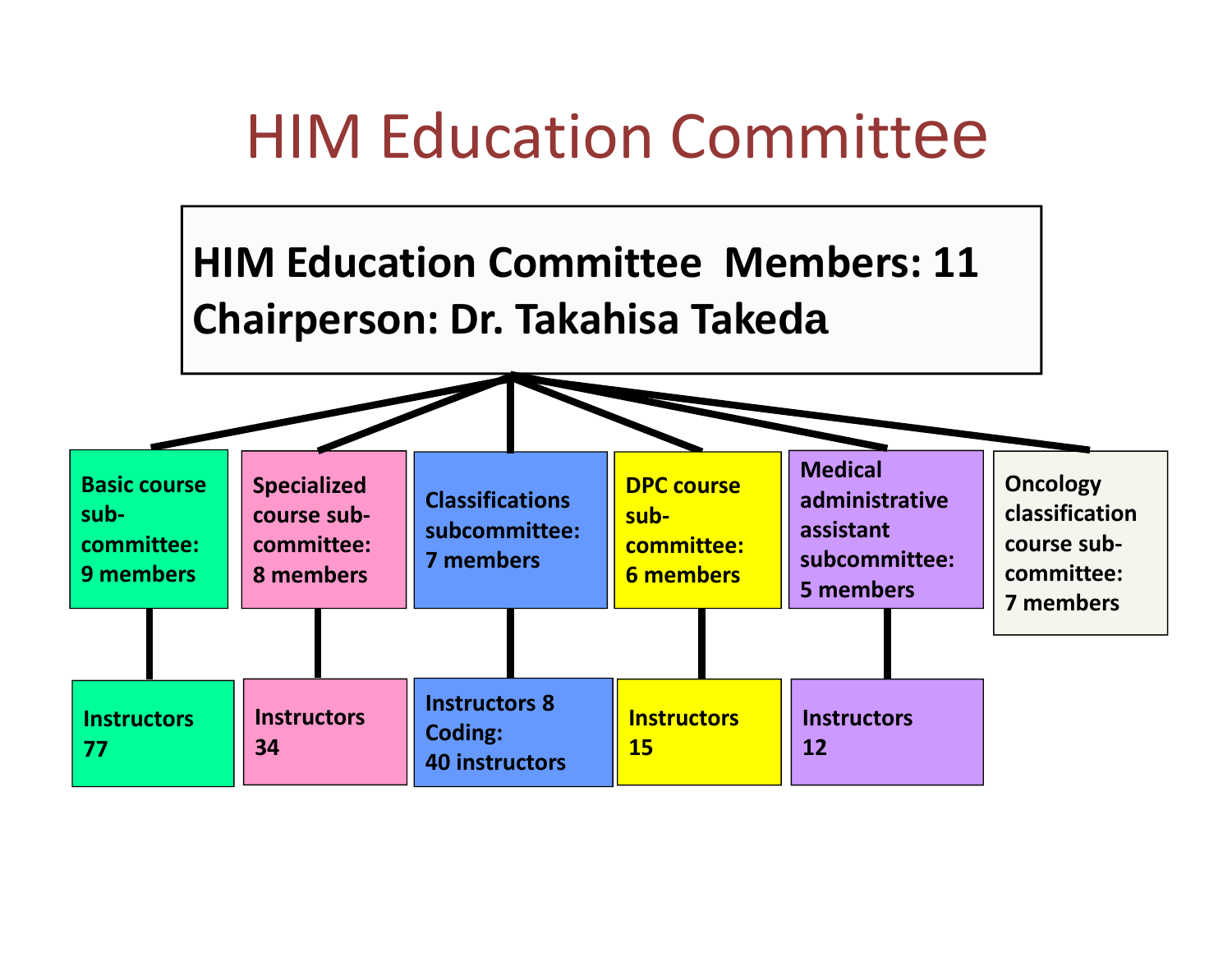## The 8th Health Information Manager Certifying Examination

- Conducted on: Sunday, February 8, 2015
- Venues: 17 venues in 17 districts
- Applications received: 4,264
- Applicants who took the examination: 3,777
- Successful applicants: 1,881
- Passing rate: 49.8%
- Certified applicants: 1,827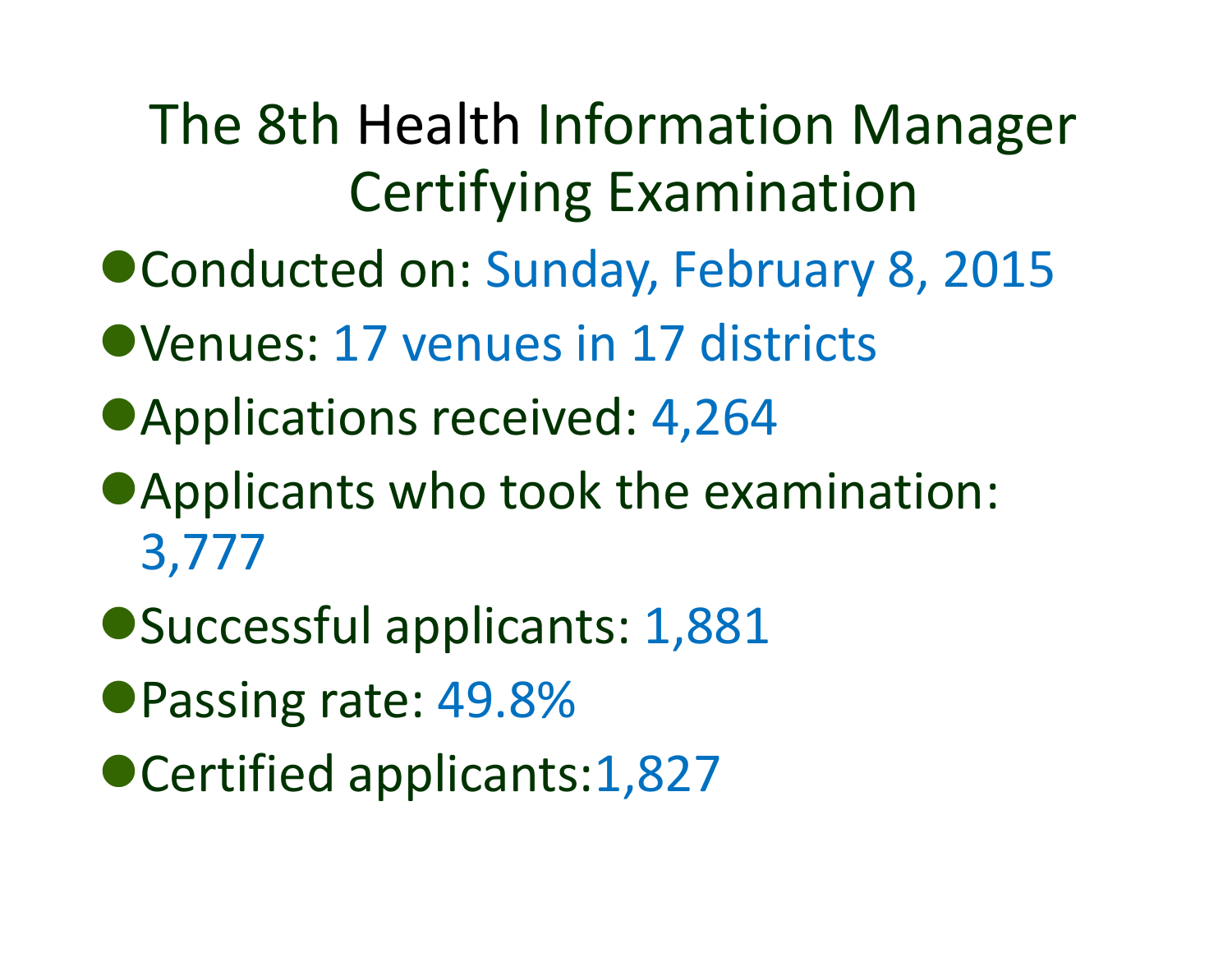### The Number of Successful Applicants and Passing Rates (1st - 8th exams)

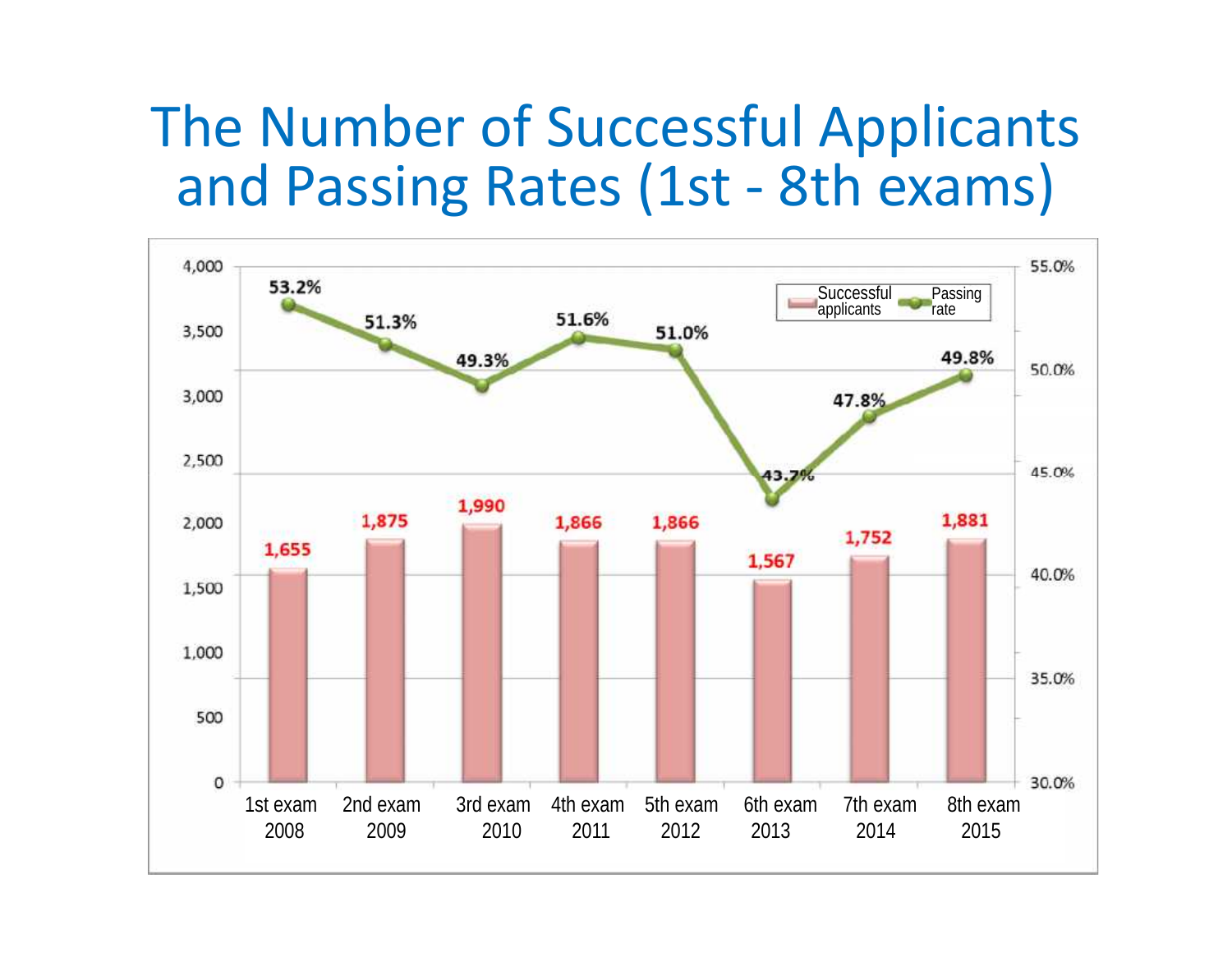### The HIM Status Survey

#### • Purpose

To keep improving the HIM system at Japanese medical institutions by conducting fact-finding studies for HIMs on a continuing basis

・Conducted every three years since 2005

The most recent survey was conducted in 2013 (the 4th survey)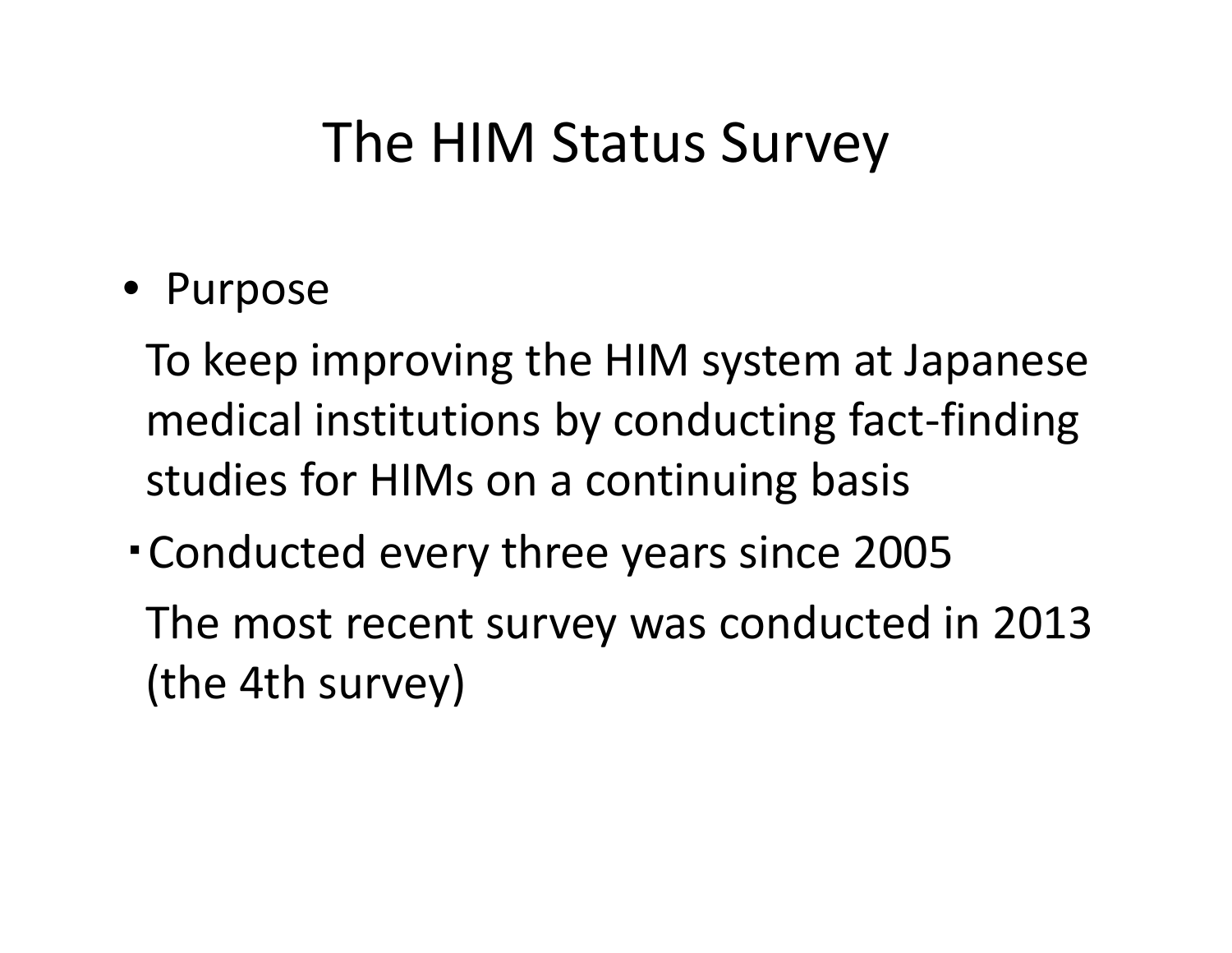#### ◇Survey form distribution and response details

| a | Survey forms distributed (mailed)     | 22,963 |
|---|---------------------------------------|--------|
|   | Forms returned due to address unknown | 1,578  |
|   | Valid distributed forms (a-b)         | 21,385 |
|   | <b>Forms submitted</b>                | 8,046  |
| e | Forms with no response (blank)        |        |
|   | Valid submitted forms (d-e)           |        |

| Valid distributed forms (c)   Forms submitted (d) |                                                                           | Response rate |
|---------------------------------------------------|---------------------------------------------------------------------------|---------------|
| 21,385                                            | 8.046                                                                     | 37.6%         |
|                                                   | Valid distributed forms (c) Valid submitted forms (f) Valid response rate |               |
| 21,385                                            | 8.044                                                                     | 37.6%         |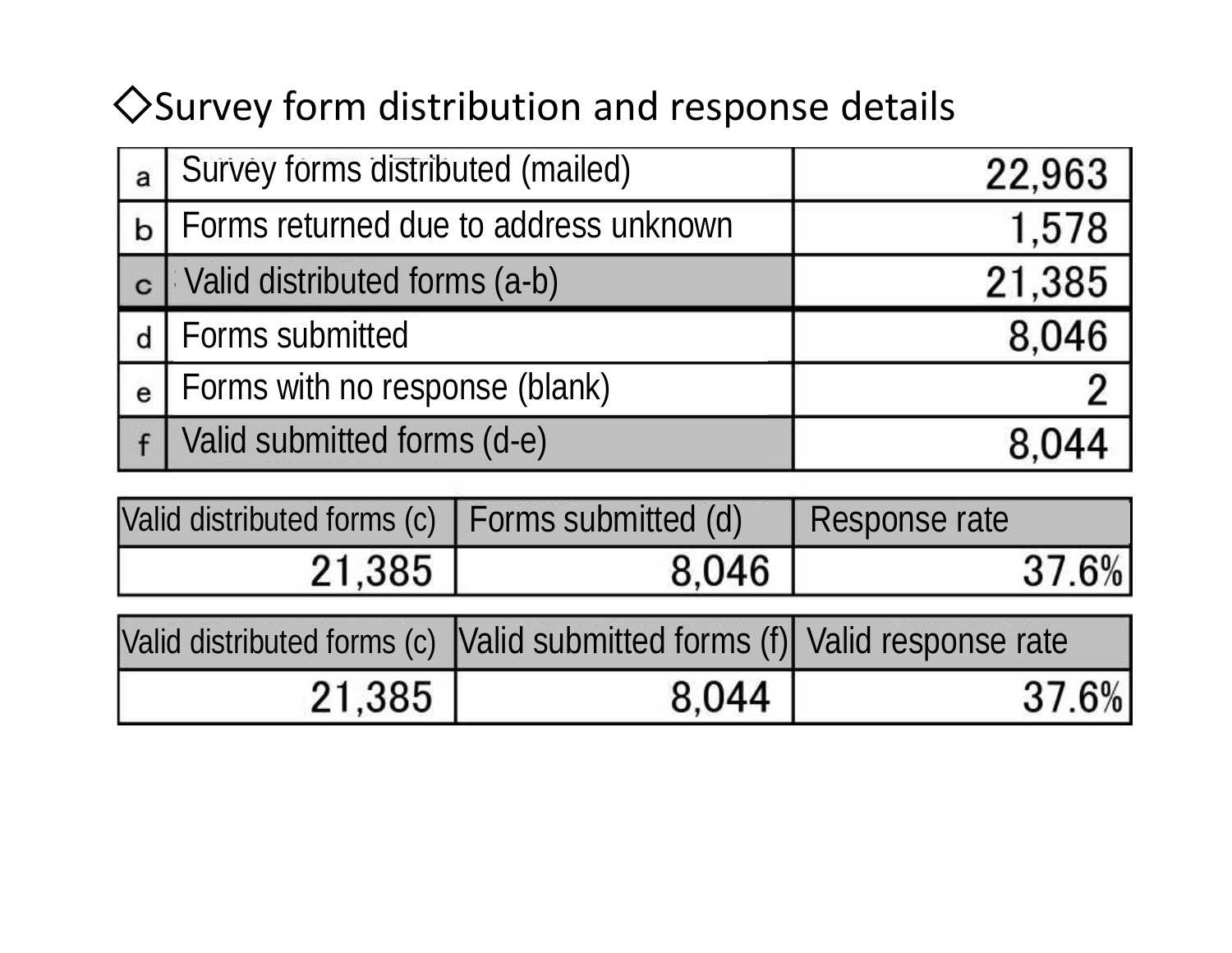#### Are you currently working as an HIM?

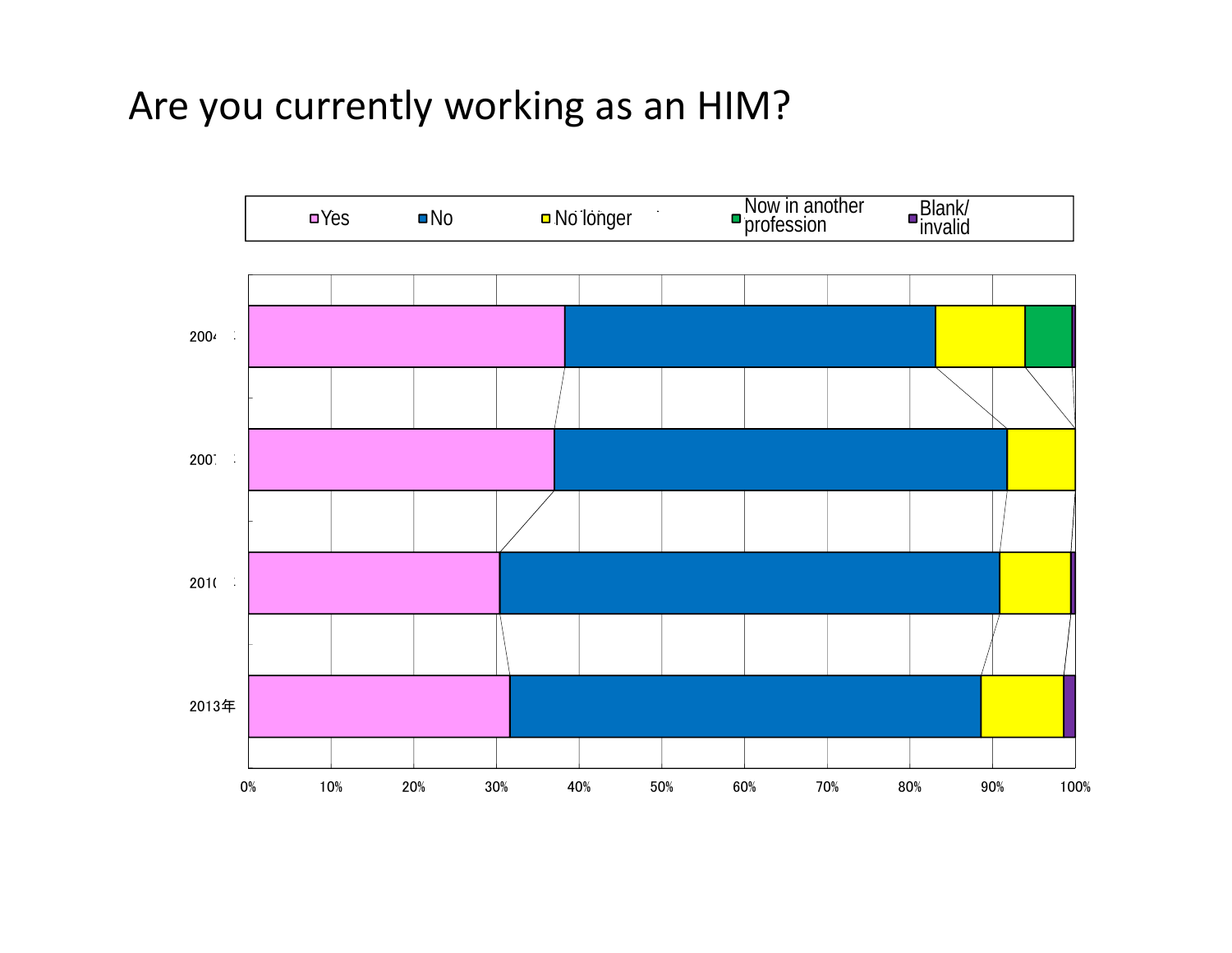#### Number of years working as an HIM

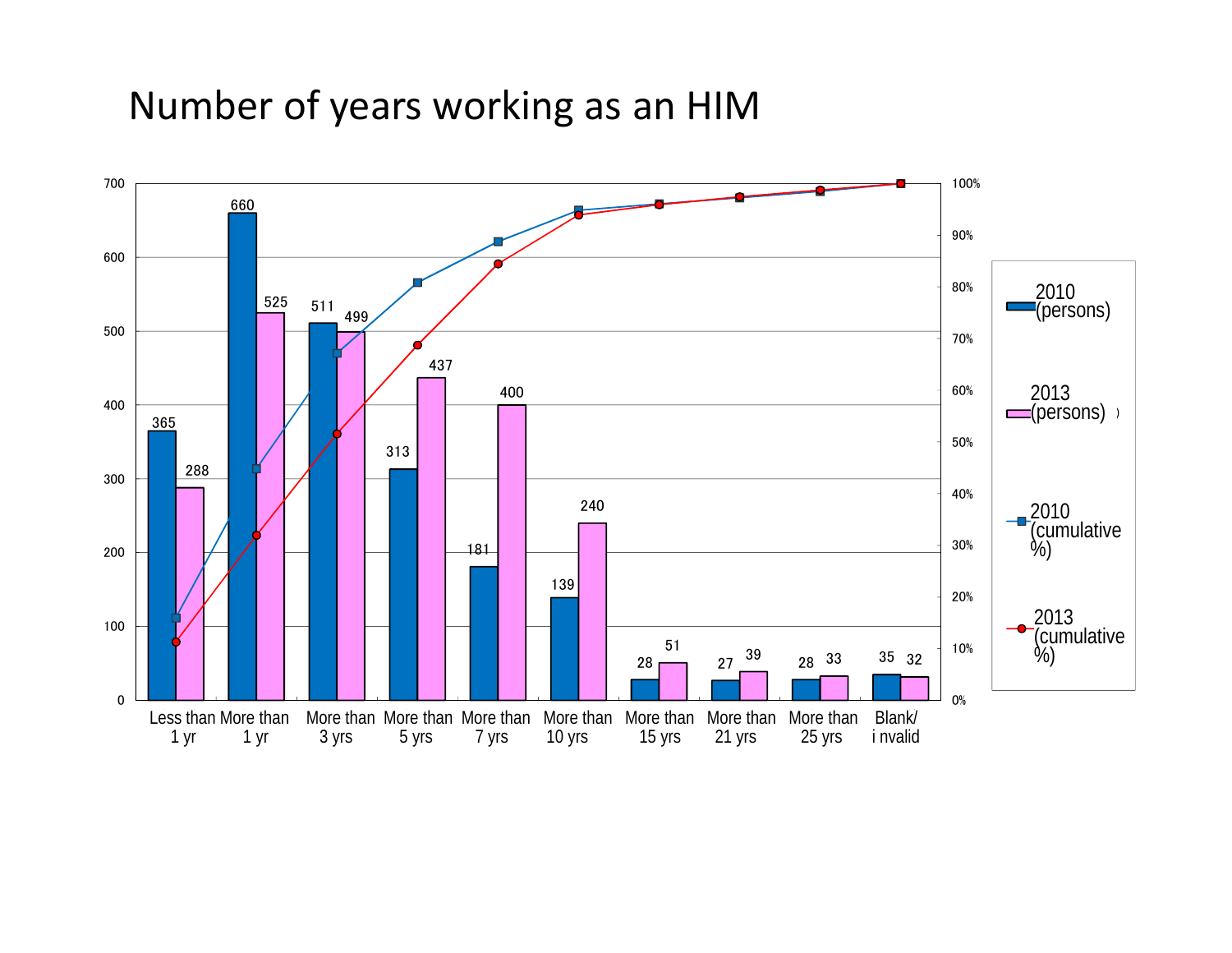#### Tasks/responsibilities

![](_page_12_Figure_1.jpeg)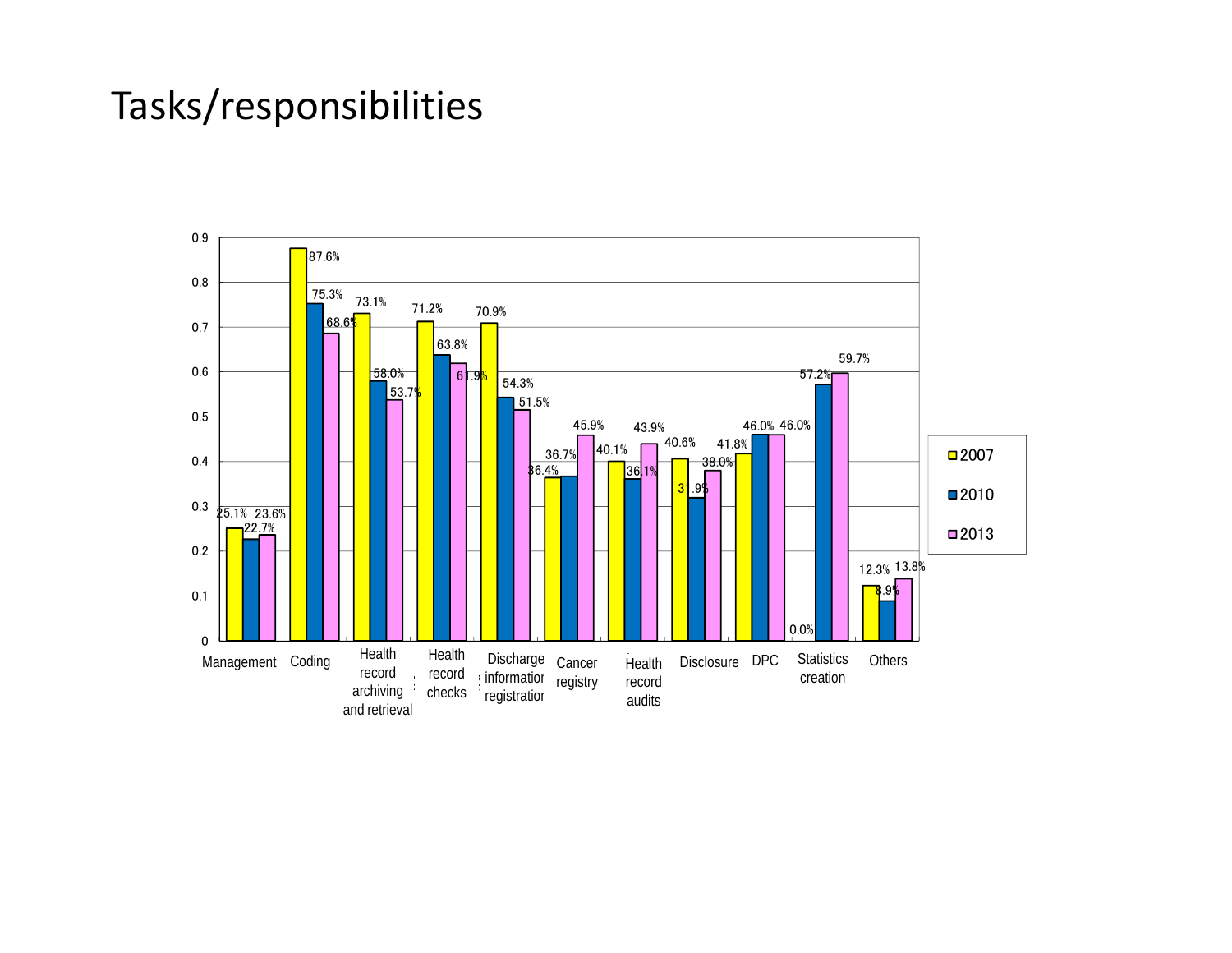#### Status of computerization

![](_page_13_Figure_1.jpeg)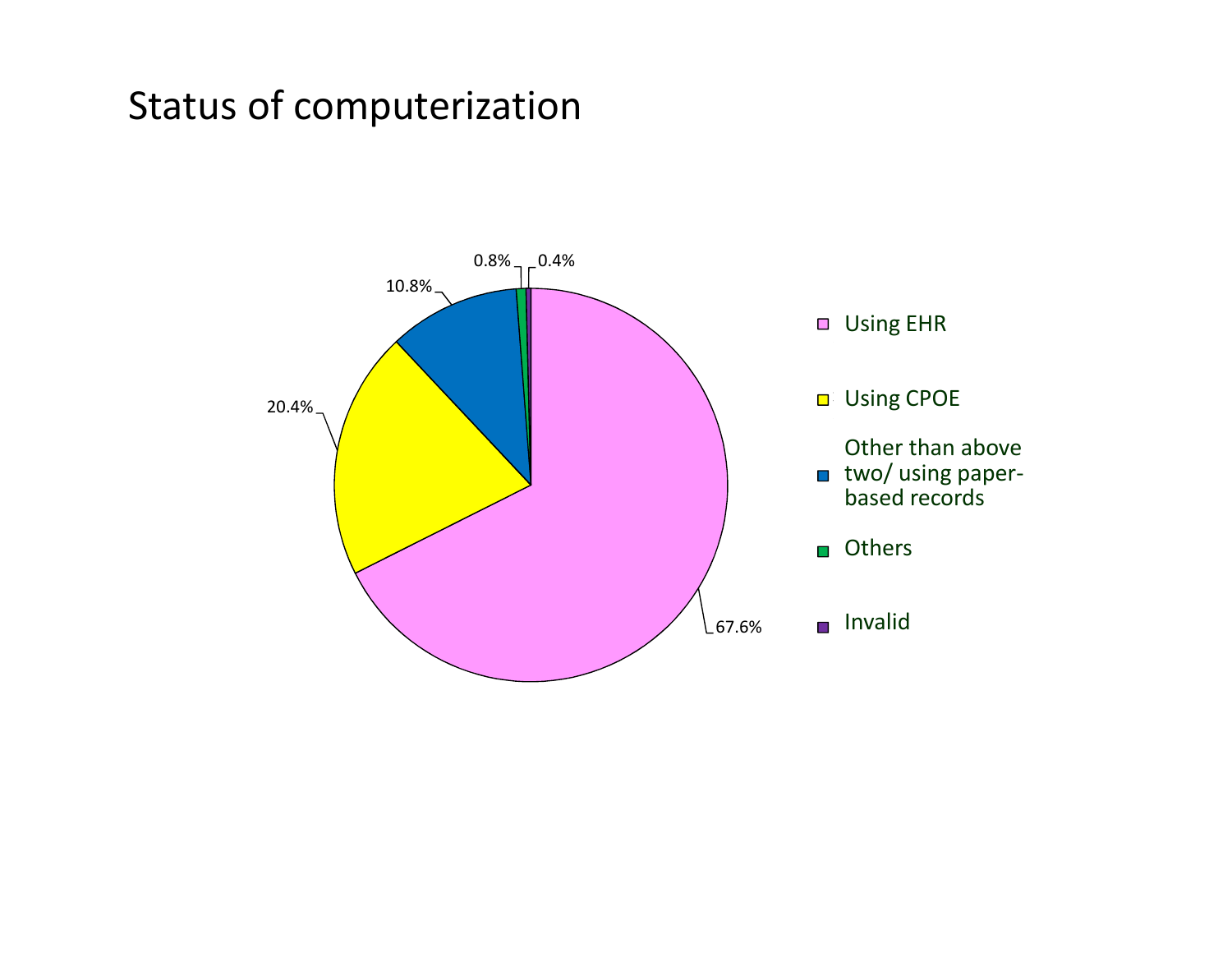## The Current Status of Medical Accidents in Japan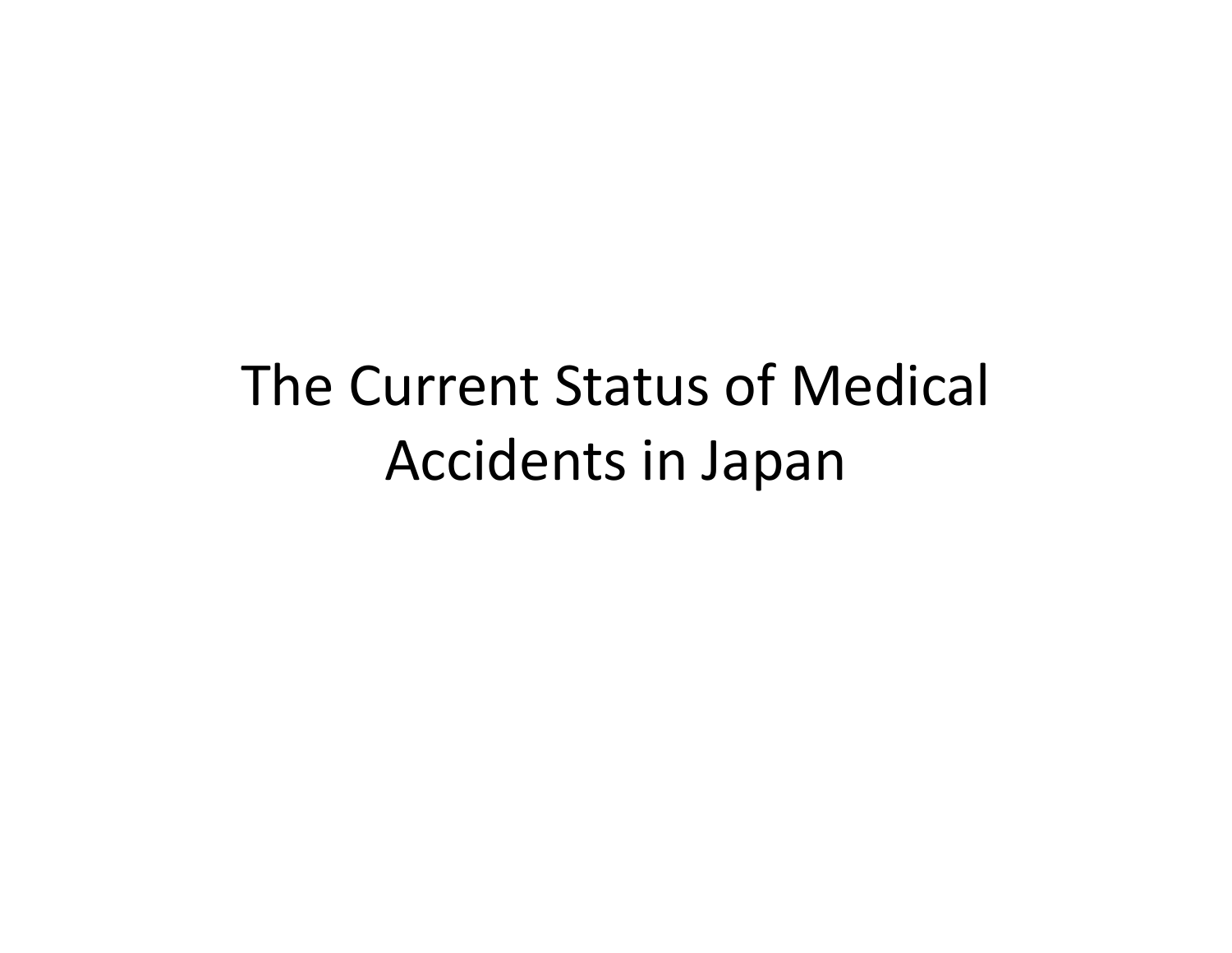### Medical Accident Investigation System

- Established on June 18, 2014 (Medical Care Act) Enforcement date: October 1, 2015
- A system through which a medical accident is investigated. If a medical accident occurs, this law requires the responsible medical institution to conduct an internal investigation first. The results of the investigation will then be collected and analyzed by a private third-party organization. This system aims to prevent the recurrence of errors and was established as part of the Medical Care Act to ensure patient safety through the investigation system.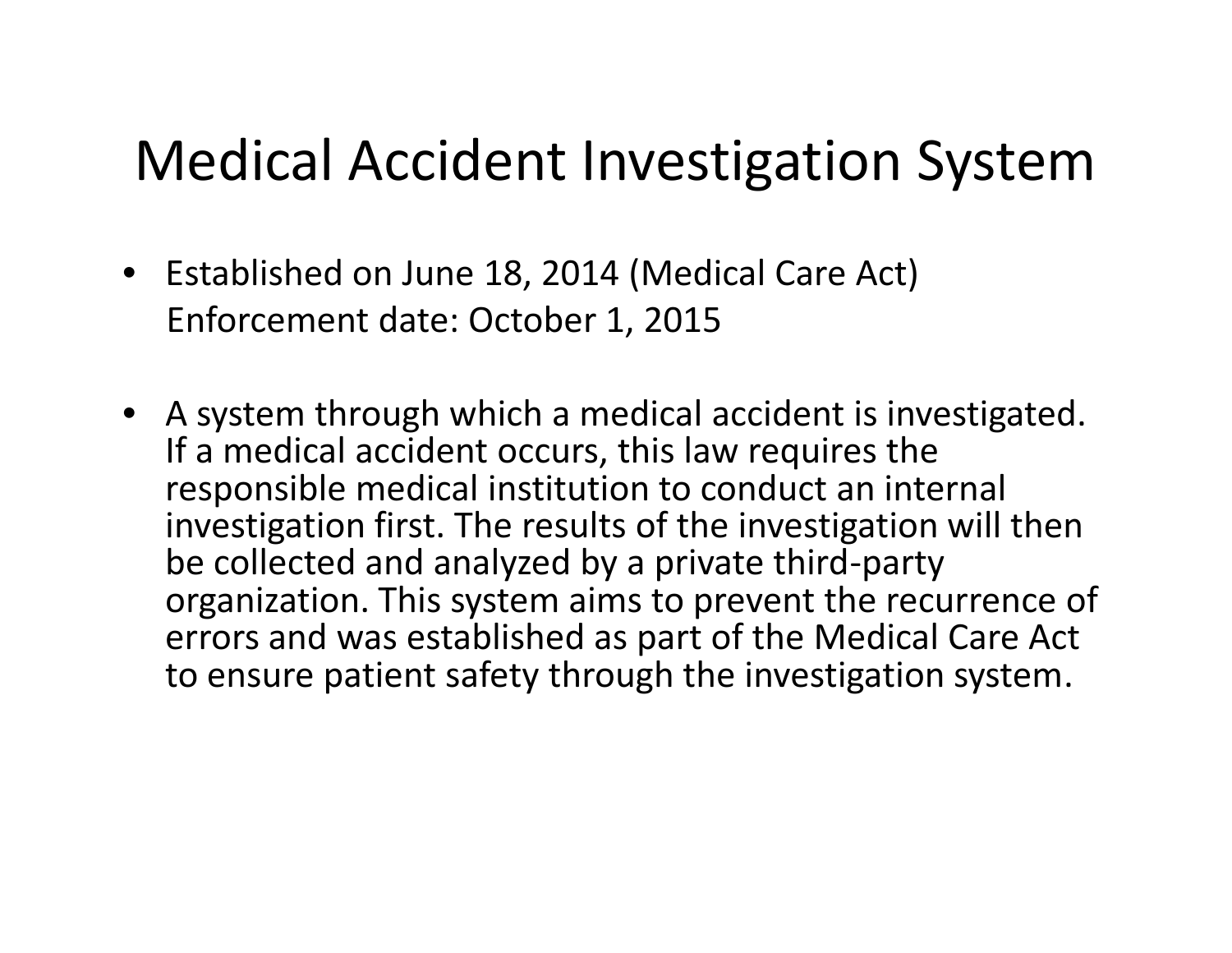### Survey on Current Status of Medical Safety in Japan

- Background: Legislation of a system to investigate medical accidents
- Purpose of the survey:

1) To analyze the current status of medical safety-related initiatives implemented by medical institutions, by the size of institutions and organizations.

2) To understand the status of in-hospital medical safety

system. 3) To understand the institutions' response to the newly- established investigation system.

- Respondents: All member hospitals of the Japan Hospital Association 2,399 hospitals
- Survey period: October 3, 2014 November 28, 2014
- Survey forms submission: Submitted by 892 institutions
- Response rate: 37.2%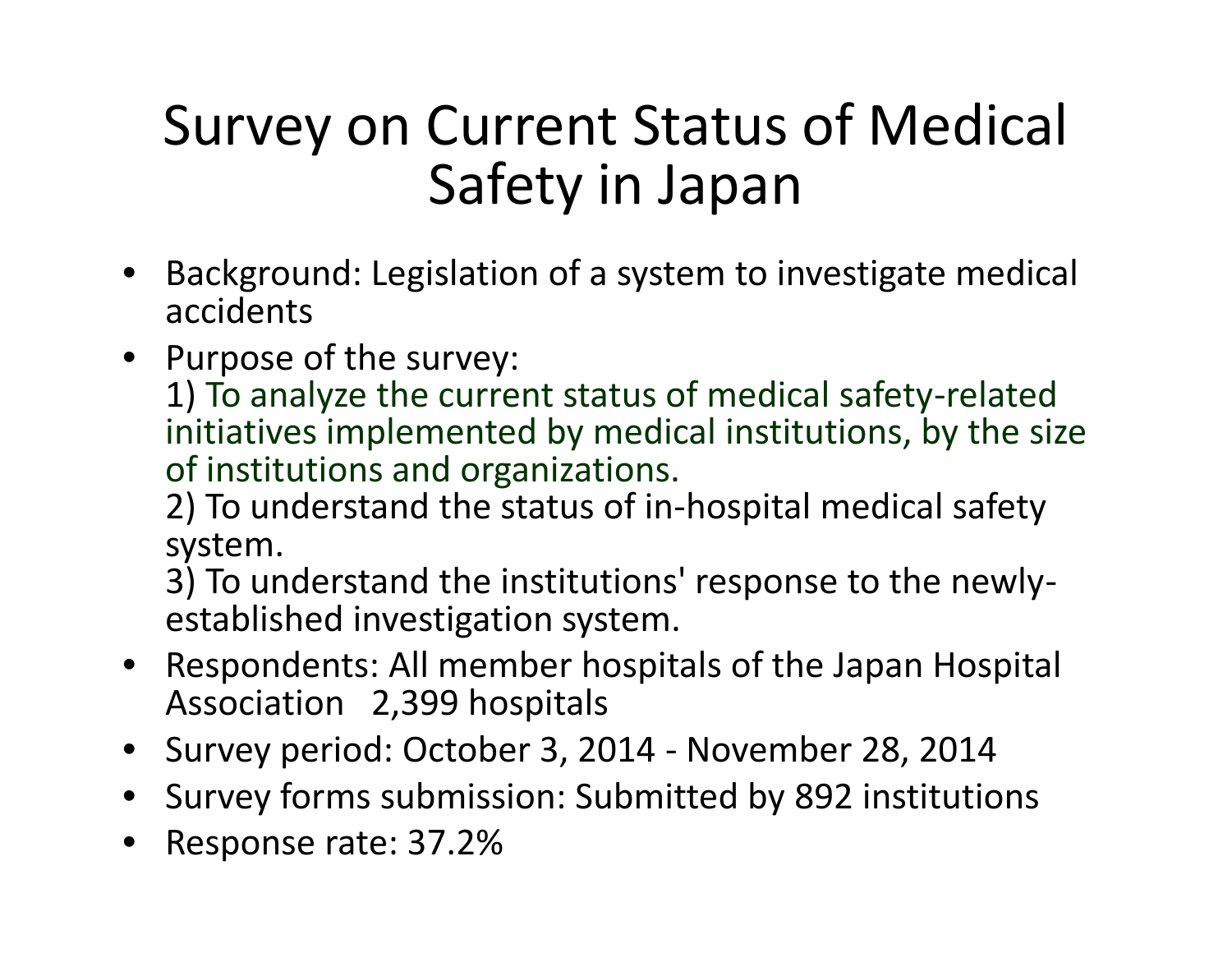#### Estimated Number of Medical Accidents Resulted in Patient Deaths in Japan

Question: In the 3-year period between 2011 and 2013, how many medical incidents occurred that resulted in patient deaths?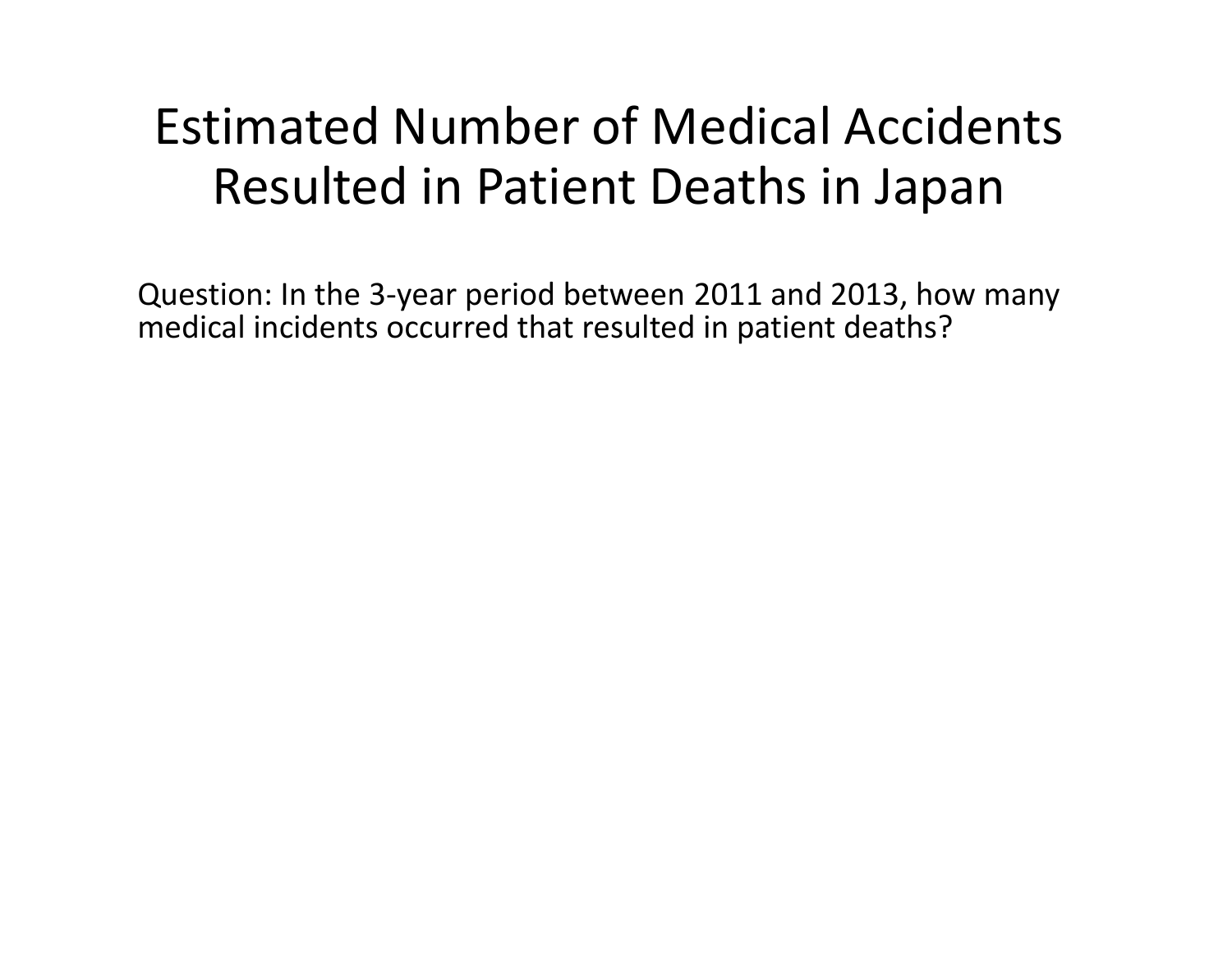### Survey Results

• Estimated number of medical accidents in Japan resulted in deaths, calculated based on JHA survey of member hospitals: 1,225/year

![](_page_18_Figure_2.jpeg)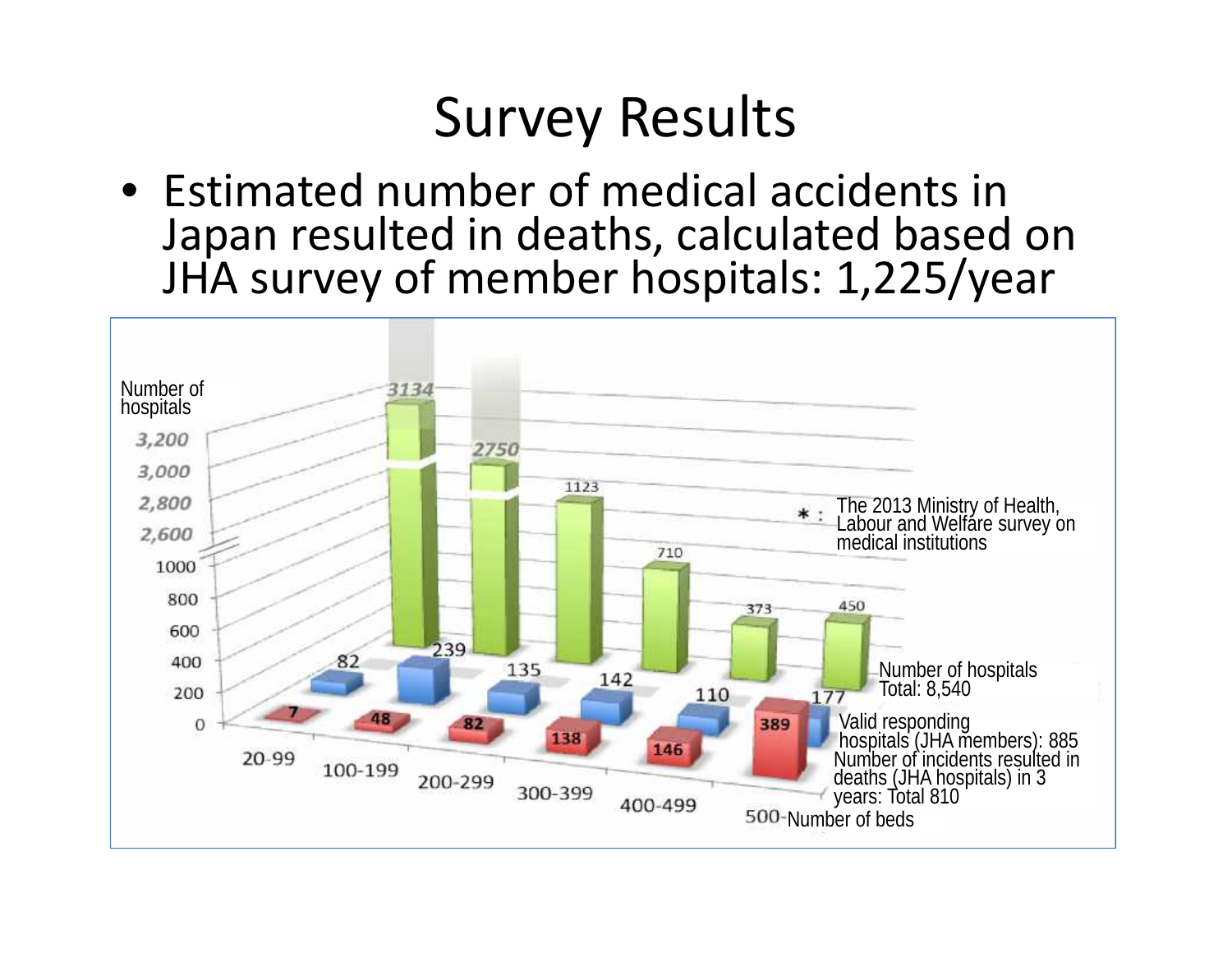## Examples of Two University Hospitals

• Tokyo Women's Medical University Hospital February 2014

A 2-year-old boy who was under observation in ICU following neck surgery died after being given the sedative drug "propofol," which is prohibited to be administered to children in ICU.

・Gunma University Hospital December 2010 - June 2014

Eight patients out 93, who underwent laparoscopic surgeries to remove part of their livers, died within 100 days after their operations were performed by the same male doctor

![](_page_19_Picture_5.jpeg)

![](_page_19_Picture_6.jpeg)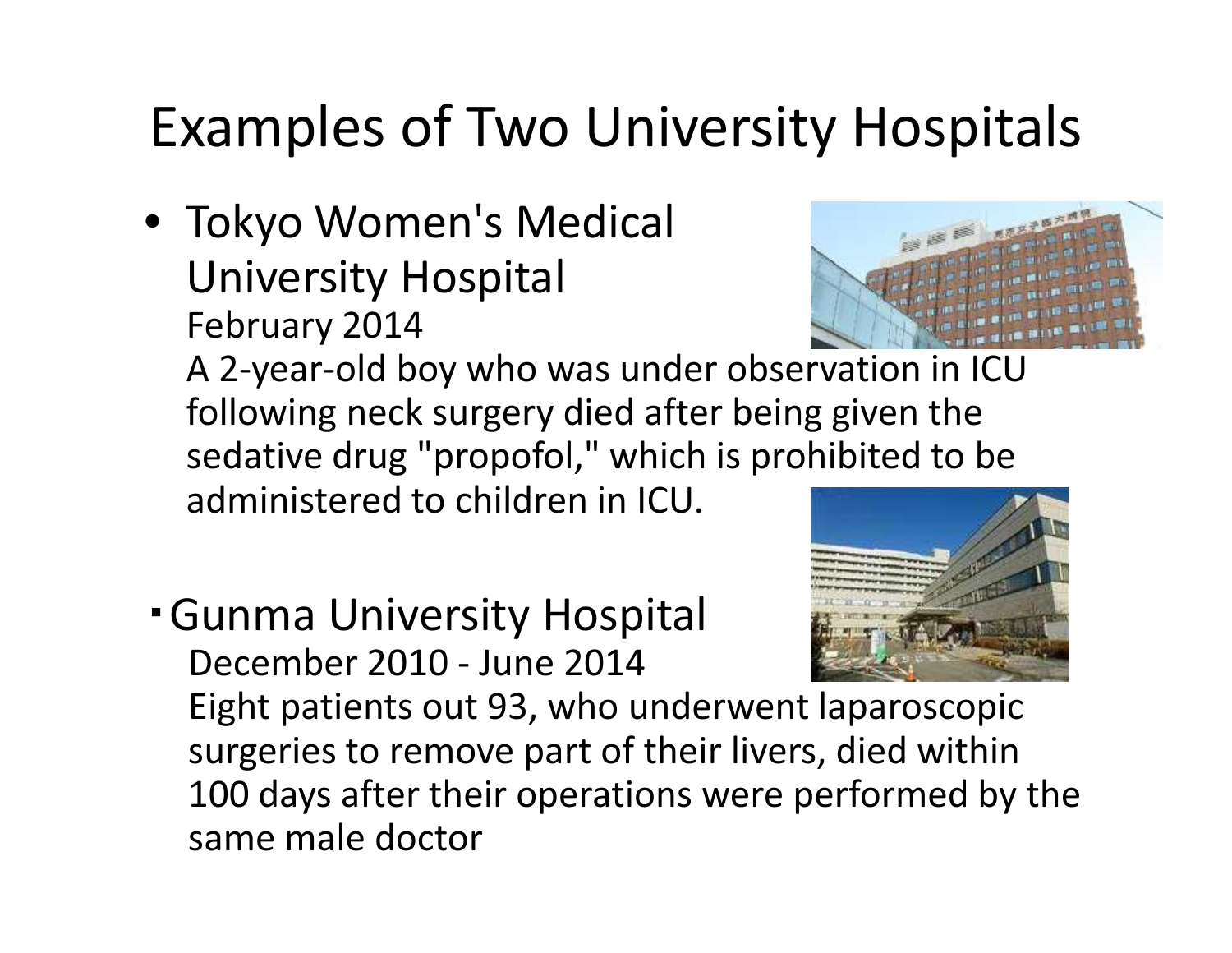## Current Status of Patient Safety and Health Information Management in Japan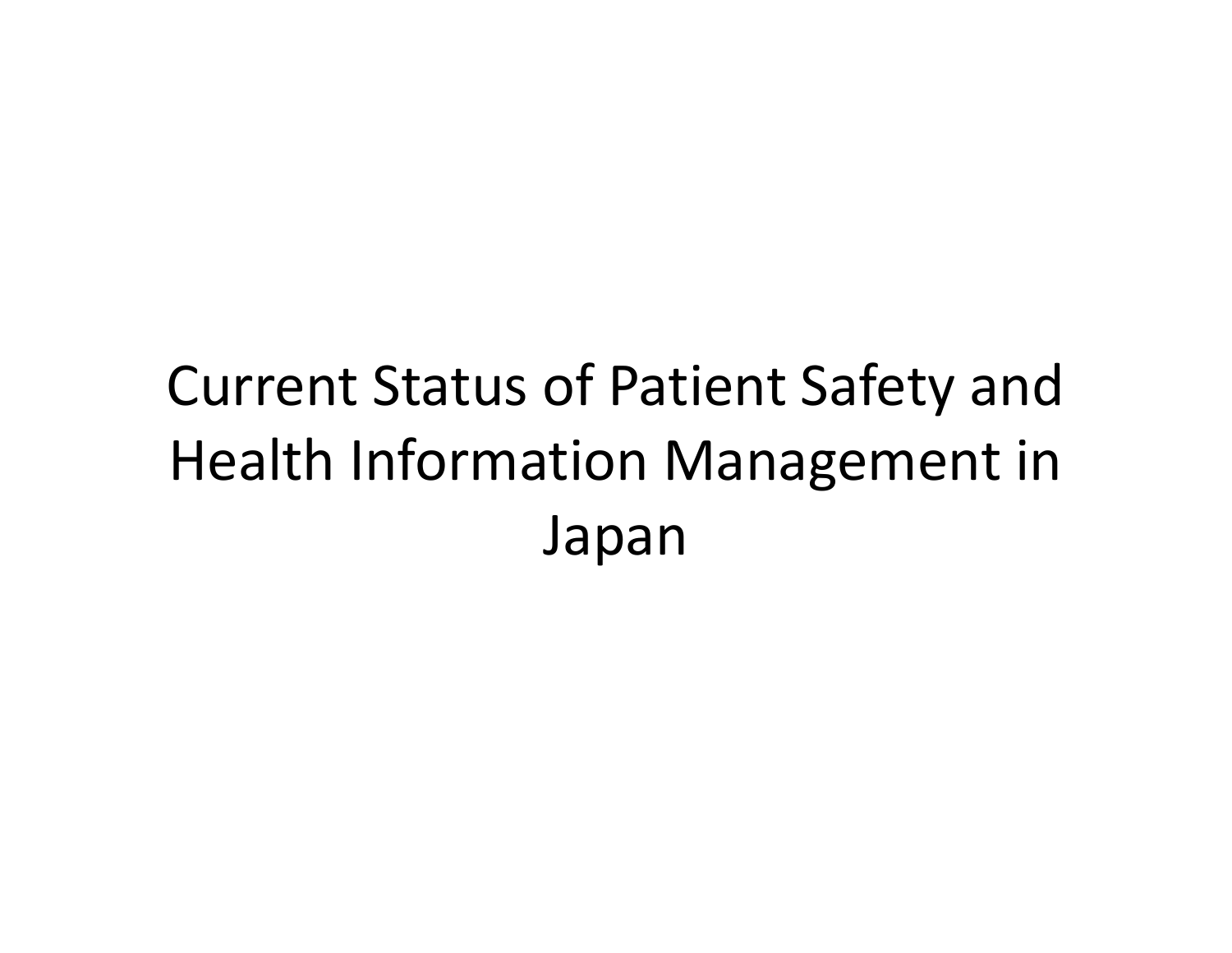## Health Information Management Flow

- Management of records
	- 1. Clarification of documentation criteria
	- 2. Standardization of documentation format and method, inclusion of author's name
	- 3. Clarification of standards for checking the records and archiving
	- 4. Review of the completeness and quality of records
	- 5. Organization and archiving of the records
- Information Utilization
	- 1. Classification of health information (ICD, Cancer Registry, Registry of Injuries, DPC, etc.)
	- 2. Checks for information accuracy and follow-up measures
	- 3. Analysis and provision of health information
	- 4. Proposal for quality improvement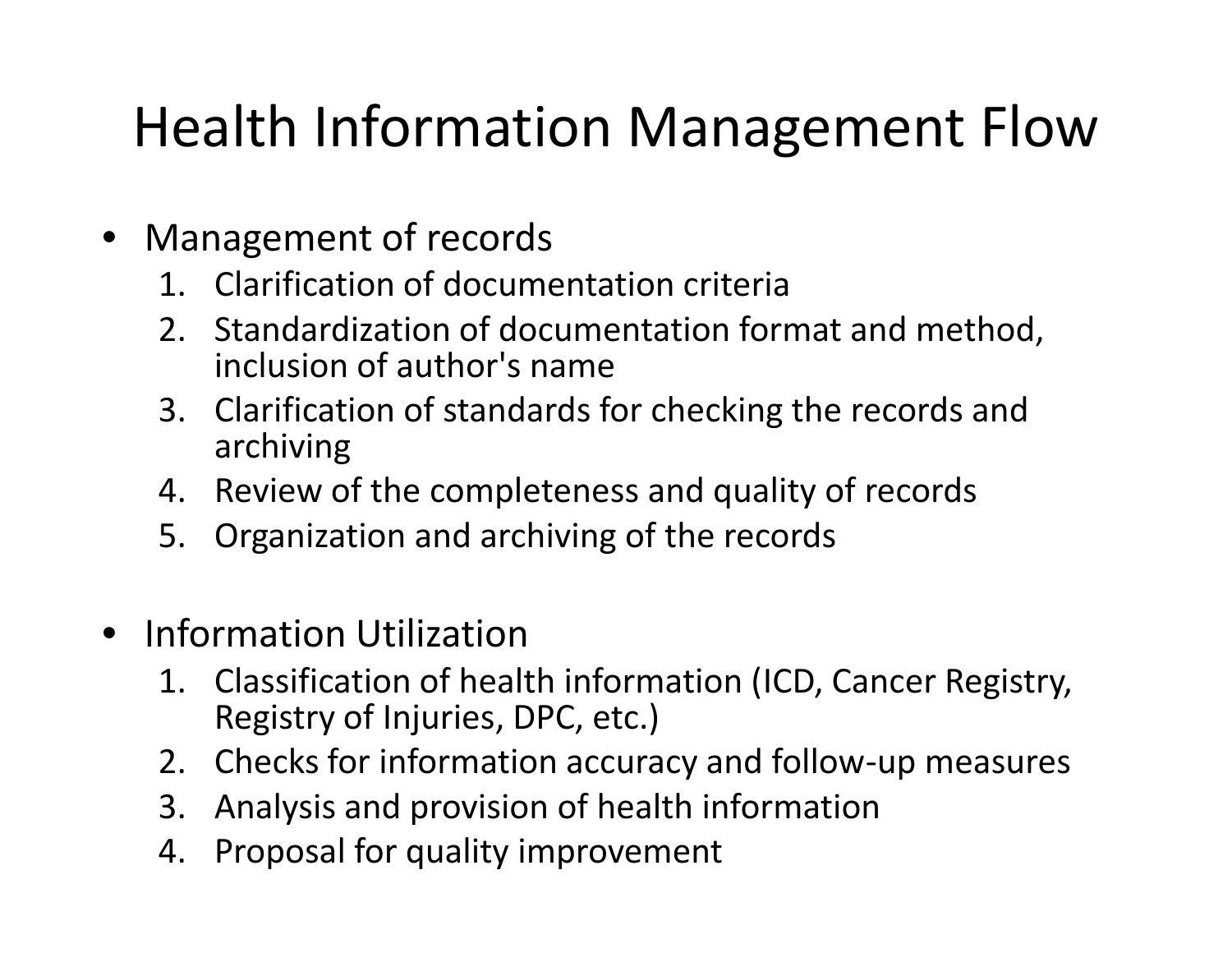### Example: Information Utilization

![](_page_22_Picture_1.jpeg)

**HIM can identify the effects of latent adverse events.**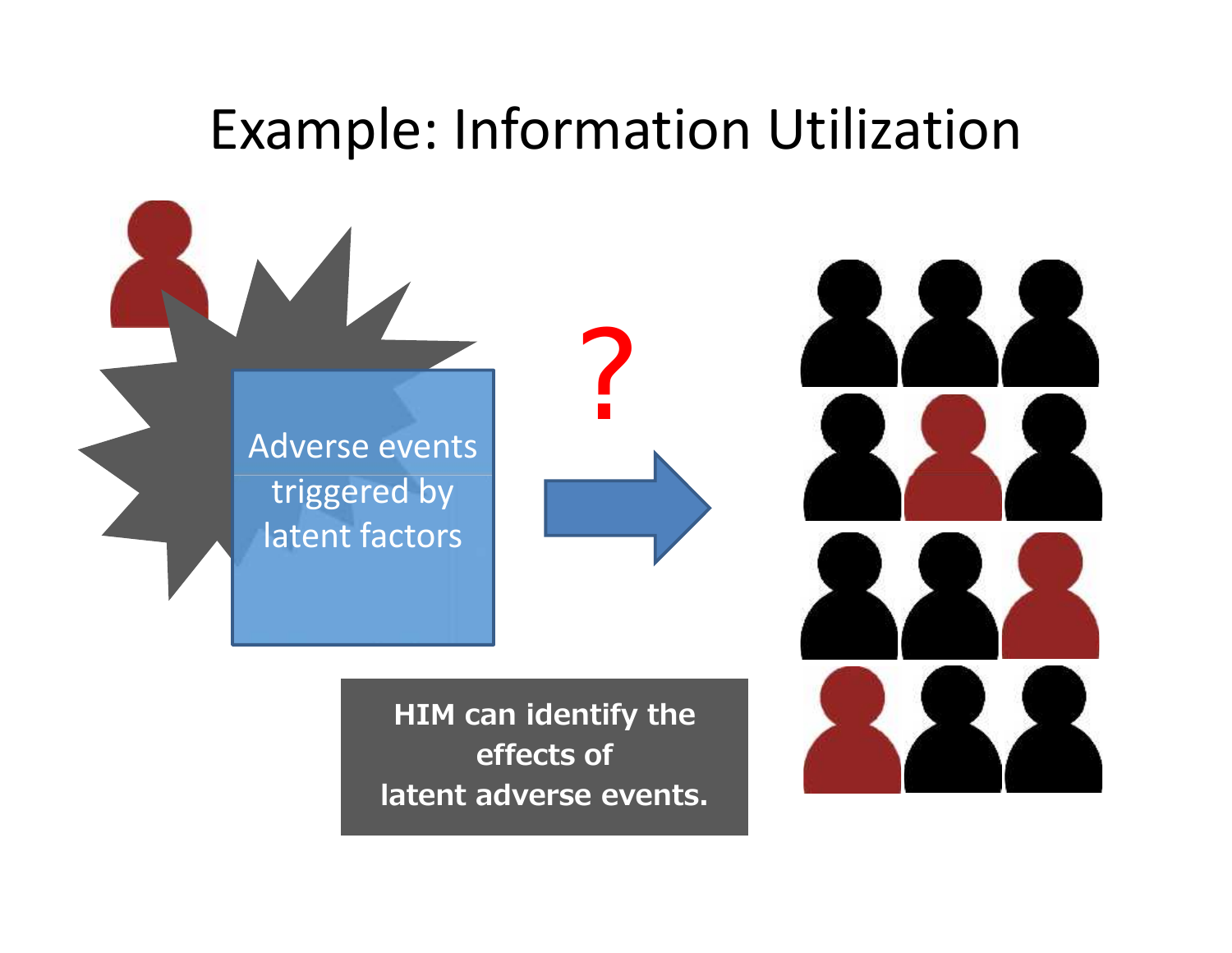### Example: Evaluation of Physicians' Technical Capabilities Based on Records

- Central venous catheter (CVC)
- Certification of physicians who can perform CVC insertion without supervision
	- Qualification: A physician who has performed a certain number of CVC insertions in a set period of time, and is capable of diagnosing and treating complications at early stage of the event.
	- Even if the physician has performed CVC insertion safely in the past, if he/she does not meet the requirements stated above, he/she must perform it under supervision.
- CVC insertion records
	- The patient's condition when CVC was inserted and the follow- up observations will be documented in the health record. (Establish documentation criteria)
	- Conduct a prognosis study based on the CVC insertion records.
	- Evaluate the physician's technical capability based on the aggregate records.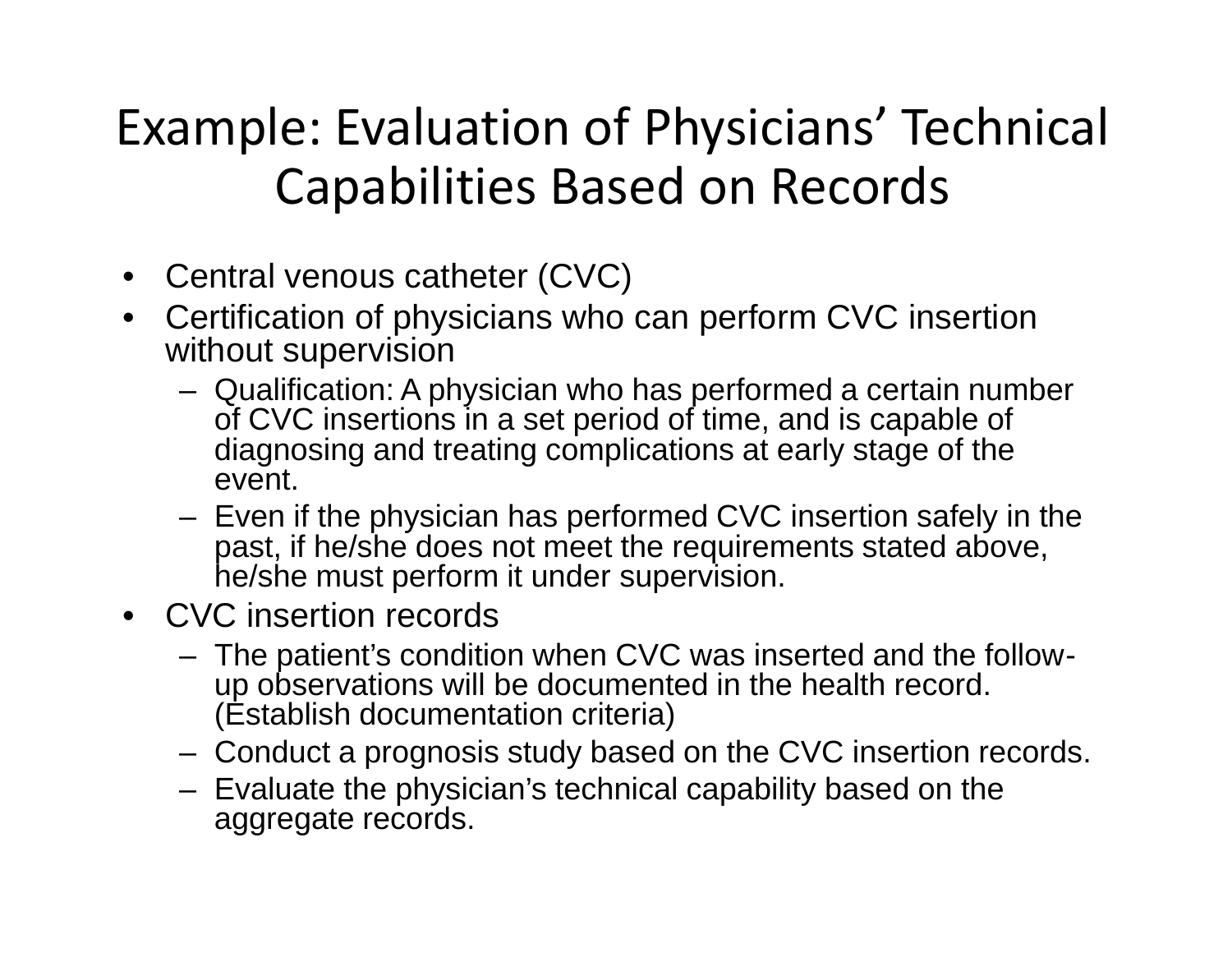## IFHIMA National Member States (22 countries/regions) As of May 2015

- Ireland
- USA
- UK
- Israel
- Italy
- **Indonesia**
- Australia
- The Netherlands
- Canada
- South Korea
- Kenya
- **Sweden**
- **Spain**
- Jamaica
- China
- Germany
- Nigeria
- Japan
- **Barbados**
- The Philippines
- Saudi Arabia
- Ghana

Associate Members (individuals) About 110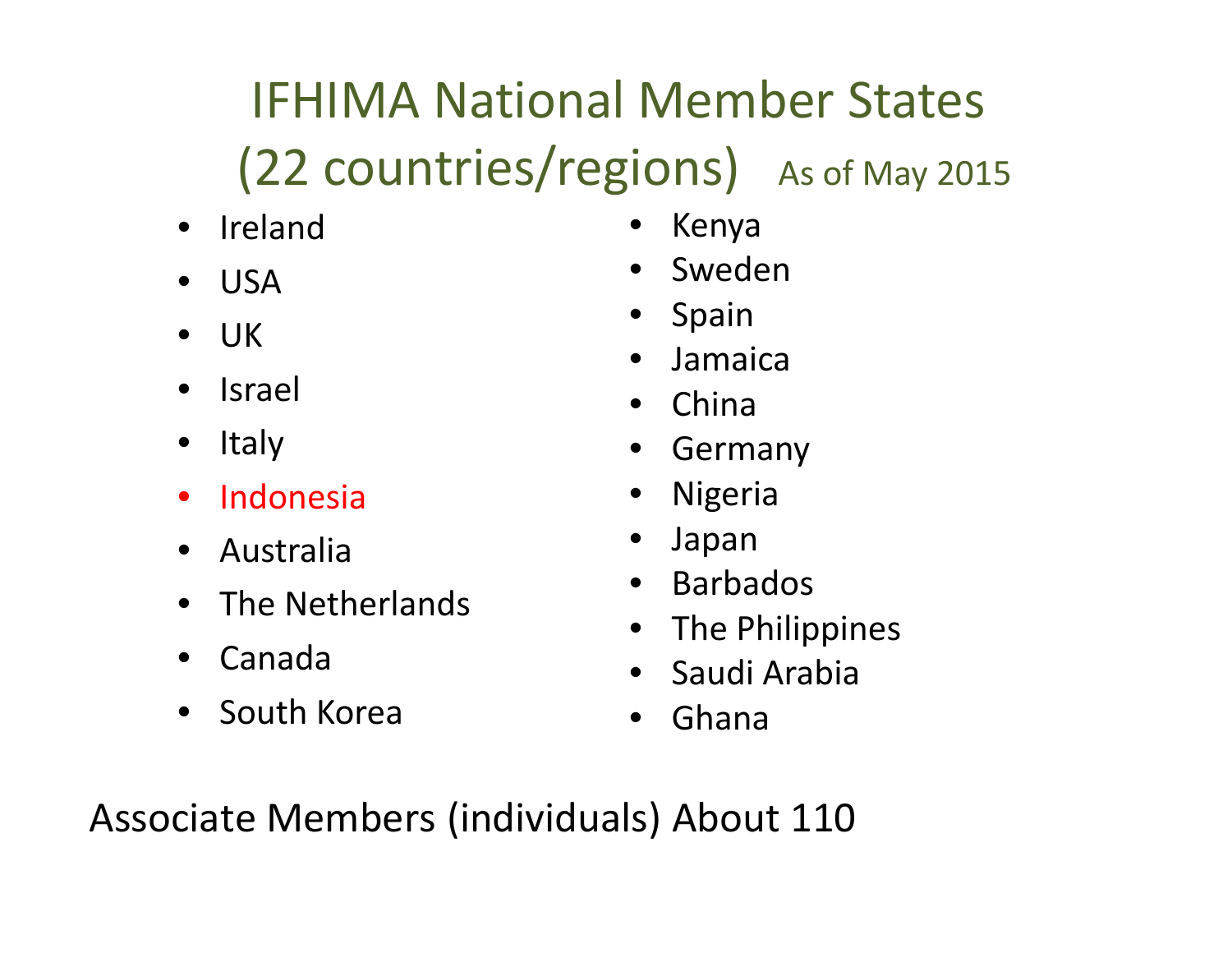![](_page_25_Picture_0.jpeg)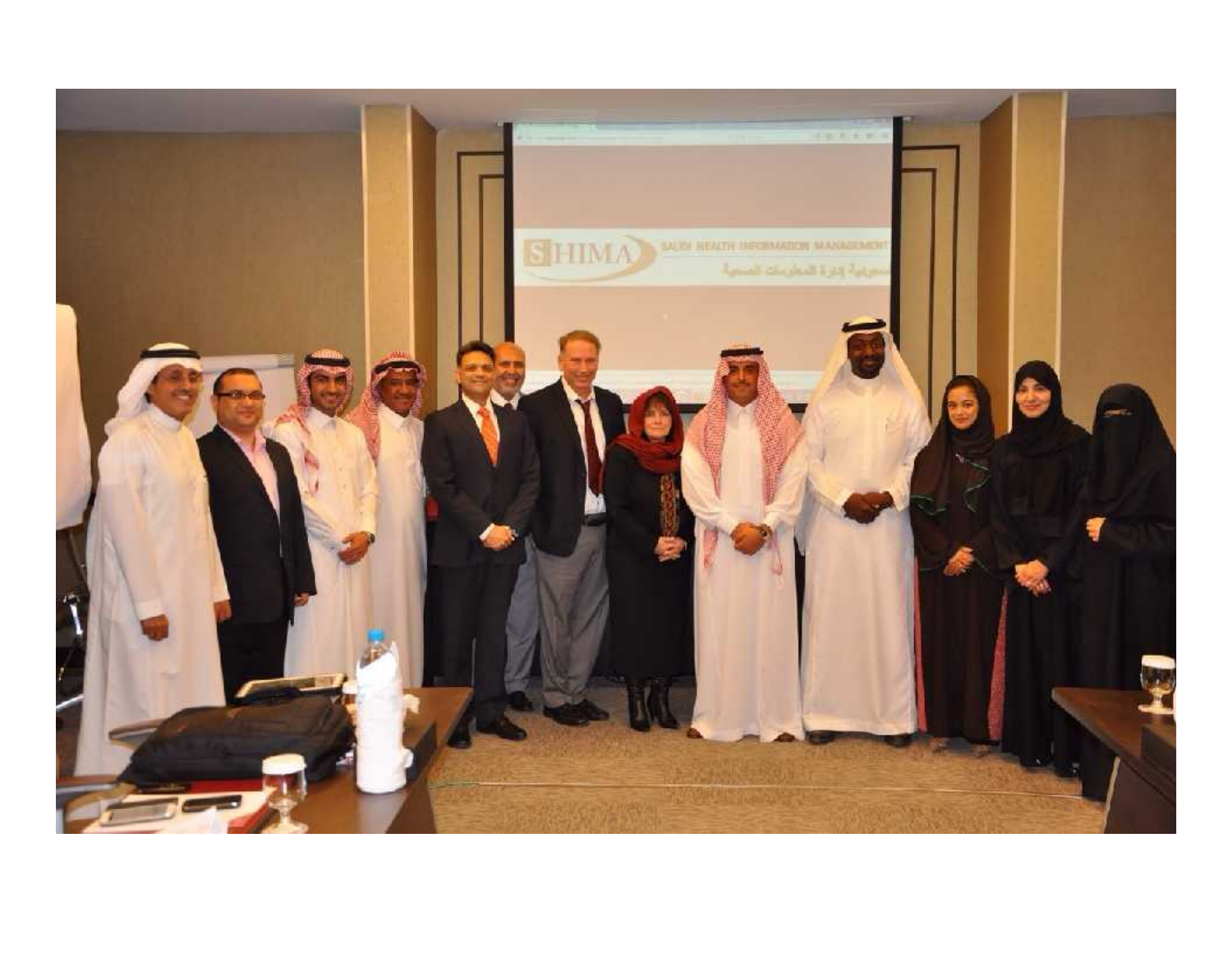## Executive Board 2013-2016

#### Regional Directors

![](_page_26_Picture_2.jpeg)

**President: Angelika Haendel (Germany)**

![](_page_26_Picture_4.jpeg)

**Immediate Past President: Margaret Skurka (USA)**

![](_page_26_Picture_6.jpeg)

**President Elect: Marci MacDonald (Canada)**

![](_page_26_Picture_8.jpeg)

**Director, Western Pacific and Eastern Mediterranean: Sallyanne Wissmann (Australia)**

![](_page_26_Picture_10.jpeg)

**Director, Americas: Lorraine Fernandes (USA)**

![](_page_26_Picture_12.jpeg)

**Director, Europe: Carolina Conejo Gómez (Spain)**

![](_page_26_Picture_14.jpeg)

**Director, Southeast Asia: Yukiko Yokobori (Japan)**

![](_page_26_Picture_16.jpeg)

**Director, Southeast Asia: Yoo Kyung Boo (South Korea)**

![](_page_26_Picture_18.jpeg)

**Director, Africa: Wole Ajayi (Nigeria)**

![](_page_26_Picture_20.jpeg)

**Membership Chair/Treasurer: Lorraine Nicholson (UK)**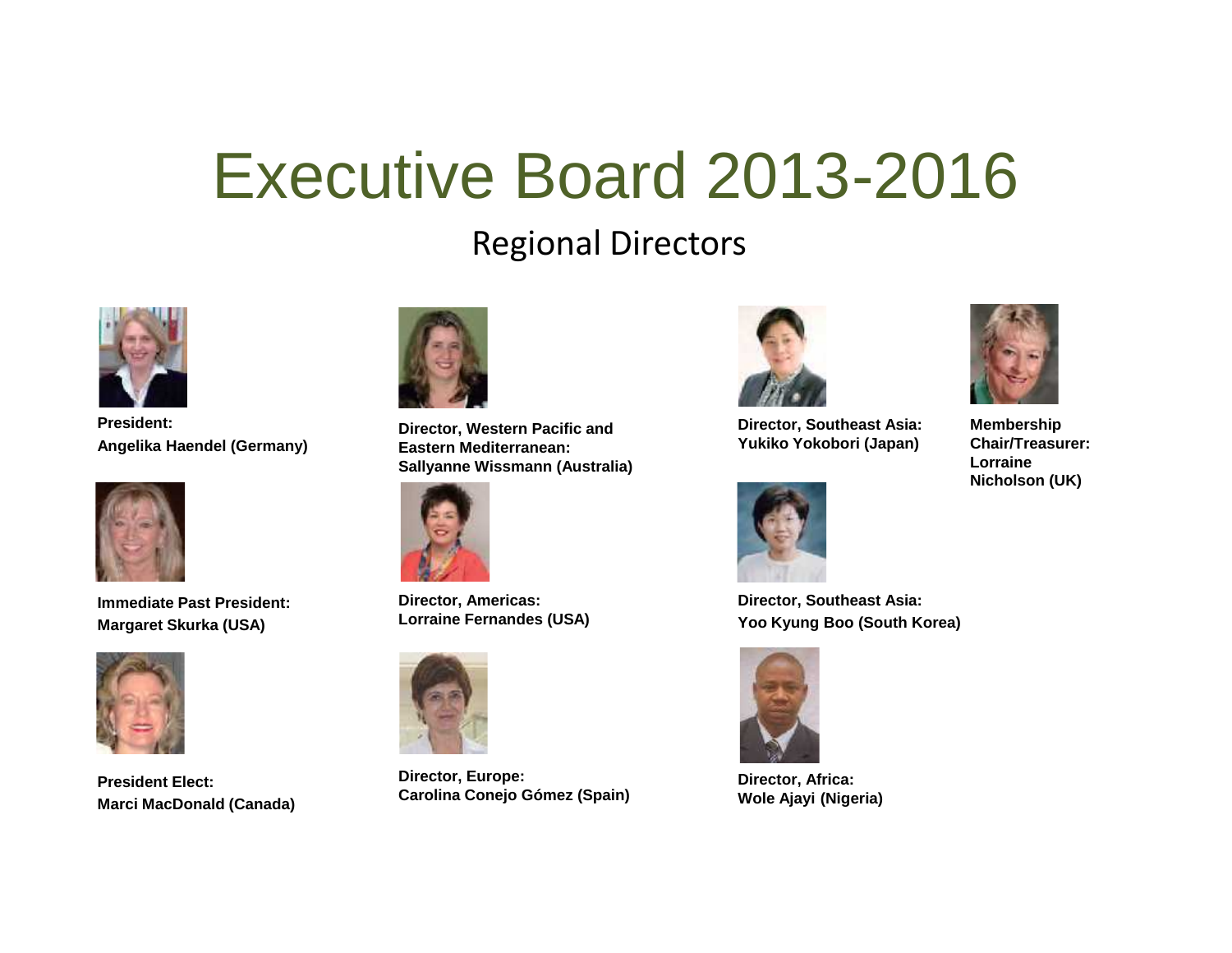## Activities of the Executive Board

- Each regional director is responsible for one of the six regions
- Annual face-to-face meeting, monthly telephone conferences
- Membership management
- **Accounting**
- Website update
- Newsletter *Global News*
- Support WHO-FIC activities
- Support EIC, education/implementation activities in each country, activities related to ICD-11 revisions
- Interact with related organizations
- Organization of IFHIMA International Congress (hosted by a National Member) and others

![](_page_27_Picture_11.jpeg)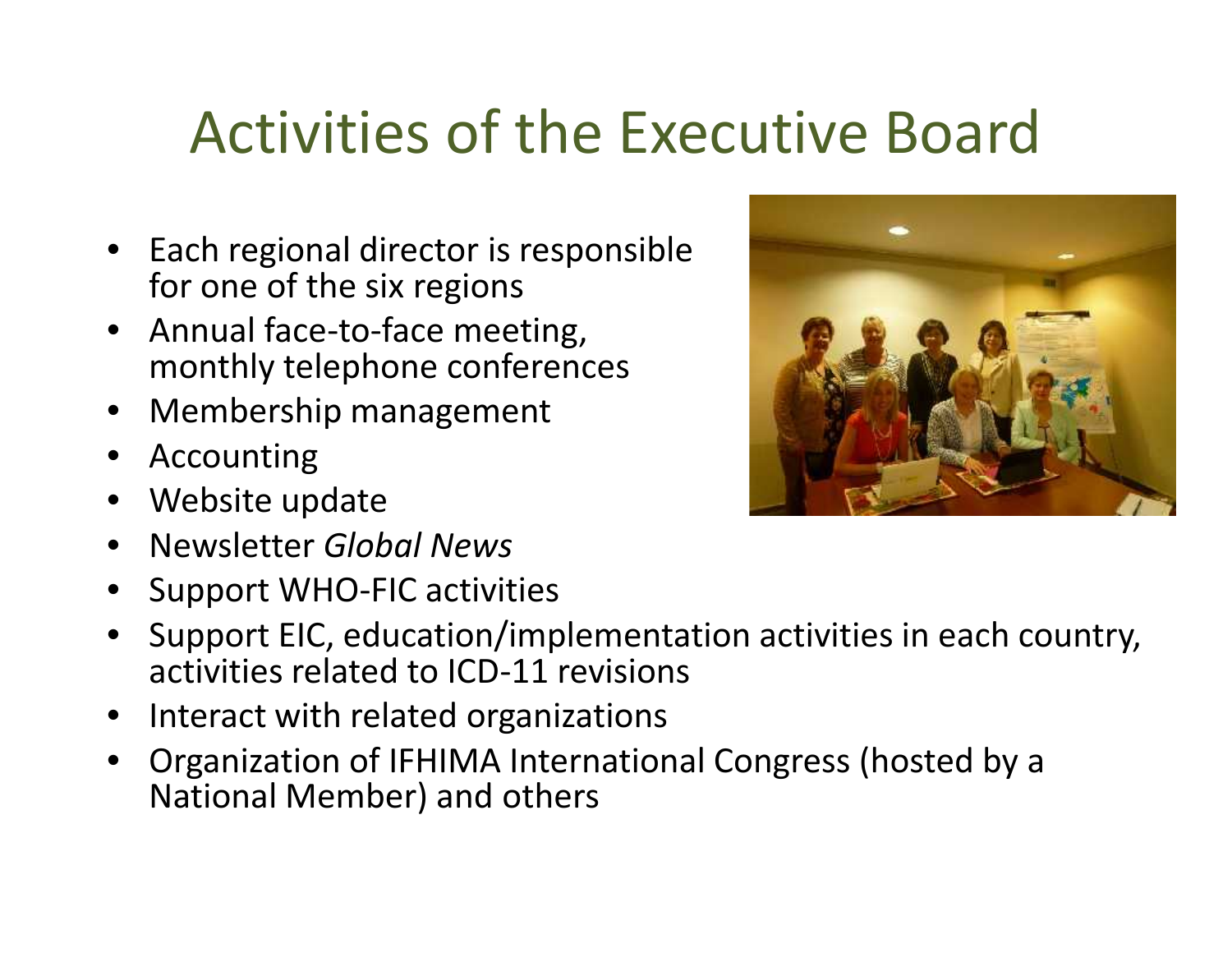Providing Educational Materials Barbados, Botswana, Cameroon, Tanzania, Egypt, Ghana, Indonesia, India, Jamaica, Mongolia, Nepal, Nigeria, the Philippines, Australia, South

Africa (15 counties)

![](_page_28_Picture_2.jpeg)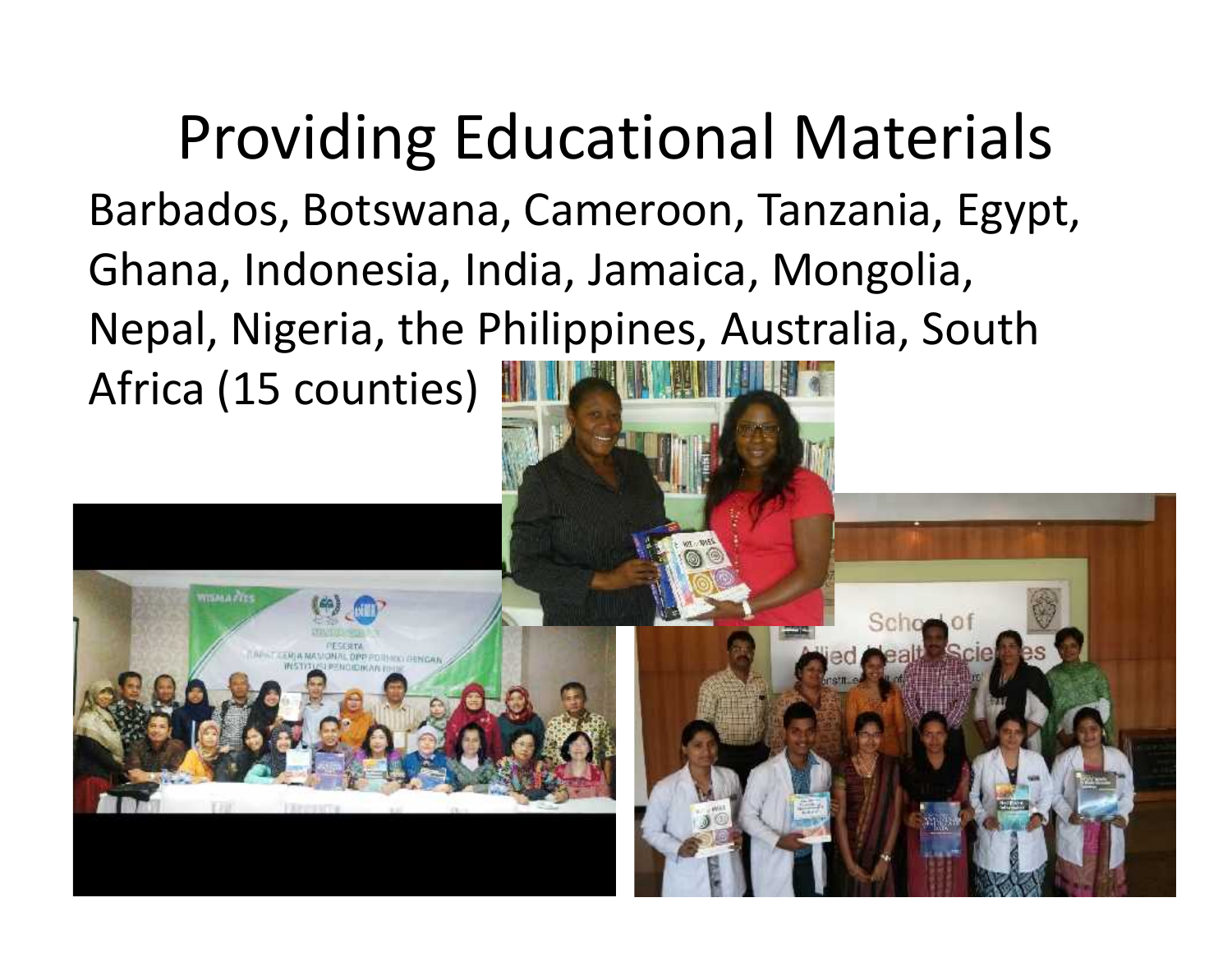# GHWC (Global Health Workforce Council)

**Venue:** Chicago, USA

**Date:** Monday, August 11-Wednesday, August 13, 2014

**Participants:** 17 from 12 countries/regions

**Organized by:** AHIMA, US Department of Commerce,

in cooperation with IMIA and IFHIMA

**Objective:** Creation of global health information curricula and competency standard

 $\checkmark$  The 2nd face-to-face meeting: January 18-20, 2015, in Dublin, Ireland

![](_page_29_Picture_8.jpeg)

A 3-year project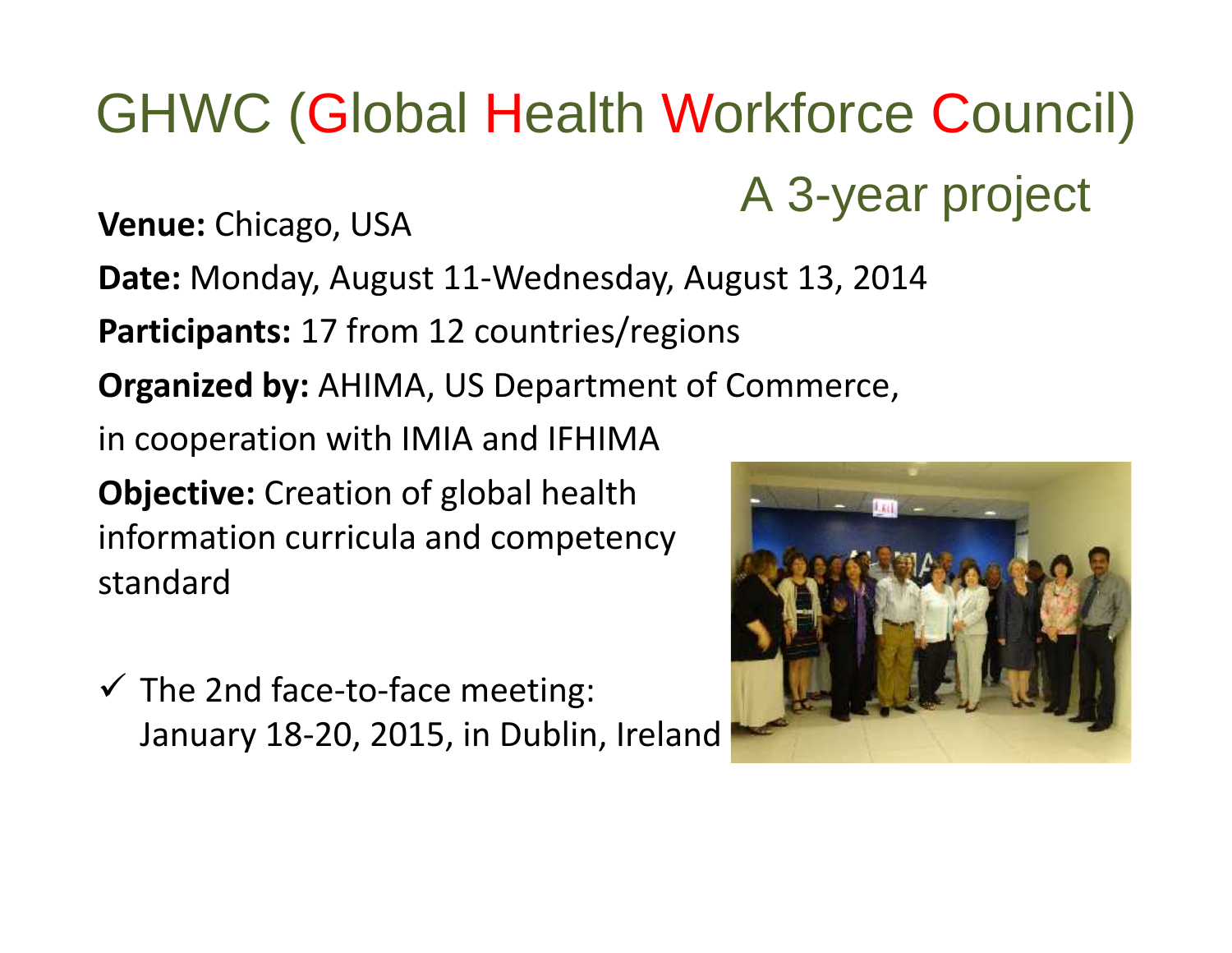### WHO-FIC Asia-Pacific Network Meeting

![](_page_30_Picture_1.jpeg)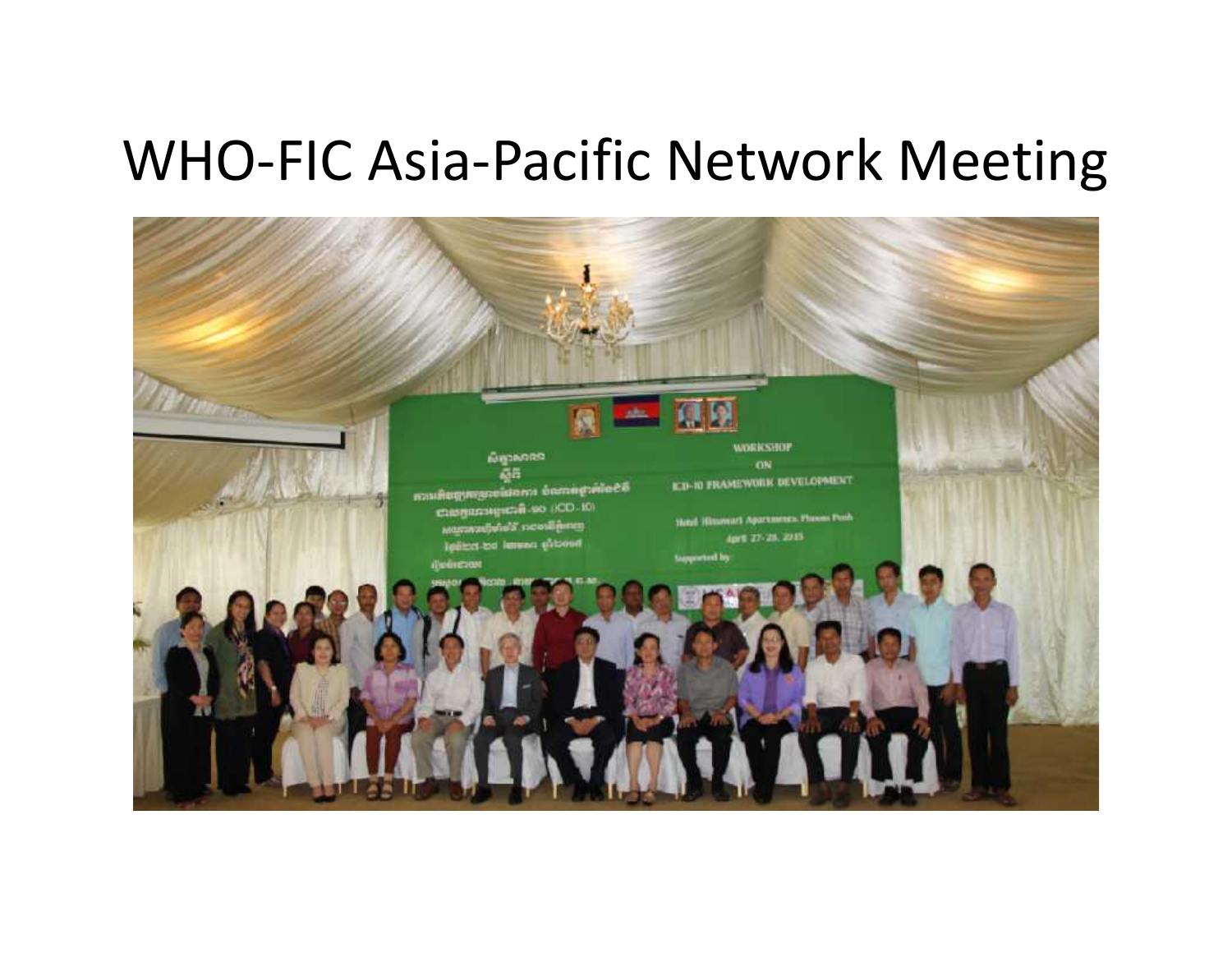## Trends in Developing Nations

• The first HIM meeting for the African Region held in August 2014

![](_page_31_Picture_2.jpeg)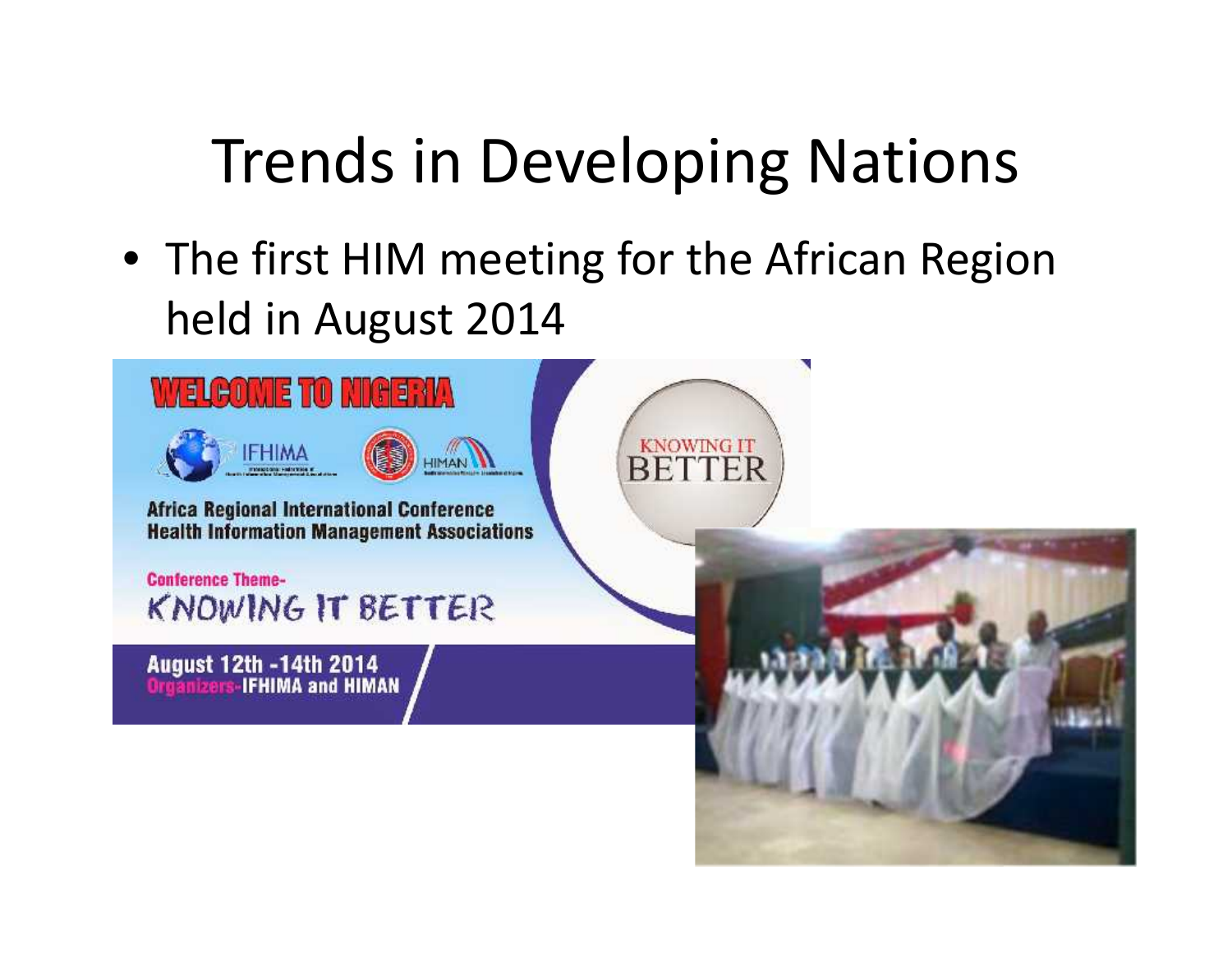**An international congress, where HIMs around the world gather, will be held in Japan!**

**October 12-14, 2016 The 18th IFHIMA Congress 2016 Venue: Tokyo International Forum**

![](_page_32_Picture_2.jpeg)

![](_page_32_Picture_3.jpeg)

![](_page_32_Picture_4.jpeg)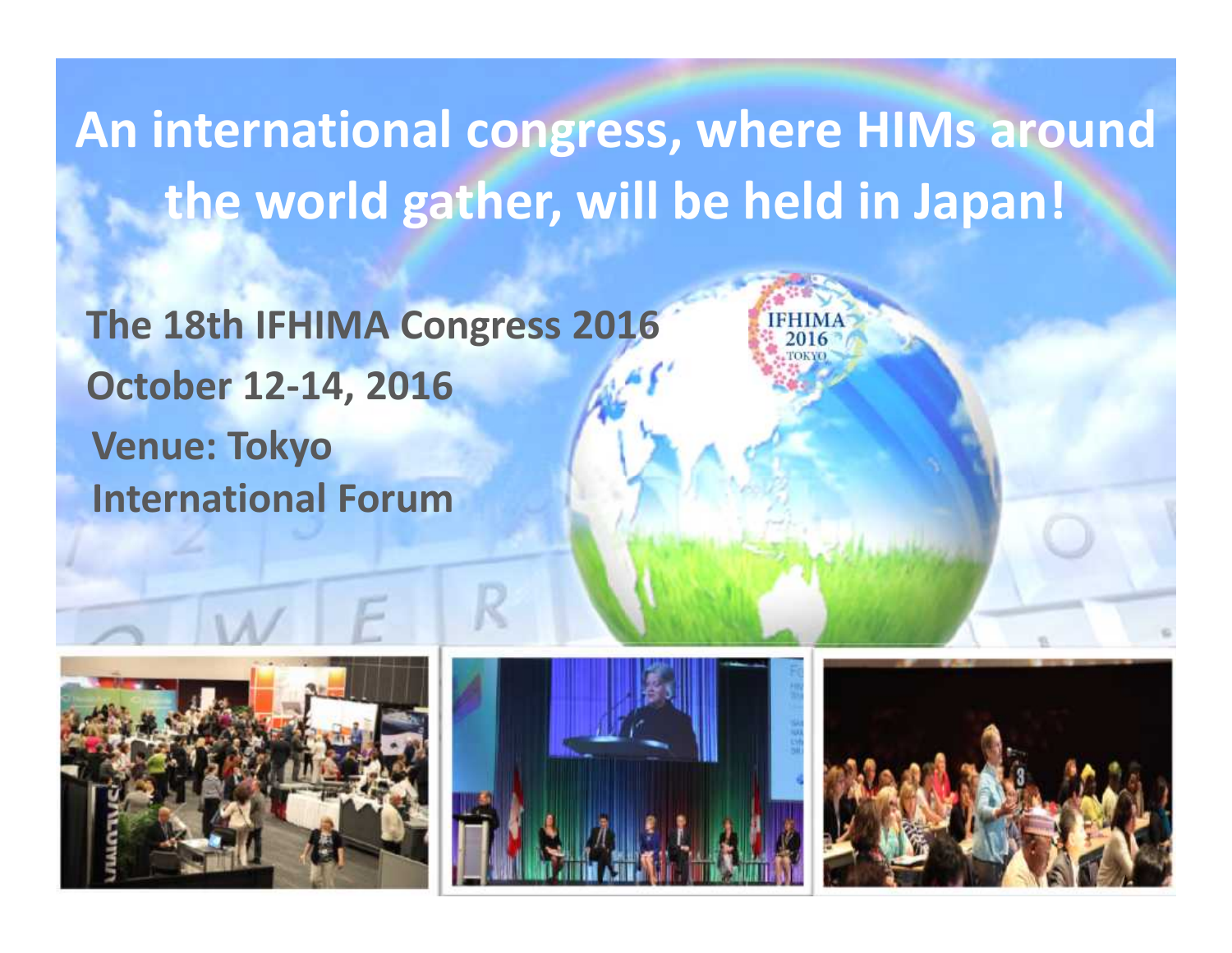## Three Conferences Concurrently Held

- The 18th IFHIMA International Congress
- The 42nd Annual Meeting of the Japan Society of Health Information Management
- WHO-FIC Annual Meeting
- <3-Conference Joint Ceremony>
	- Opening ceremony, Gala dinner
- $\checkmark$  Distinguished guests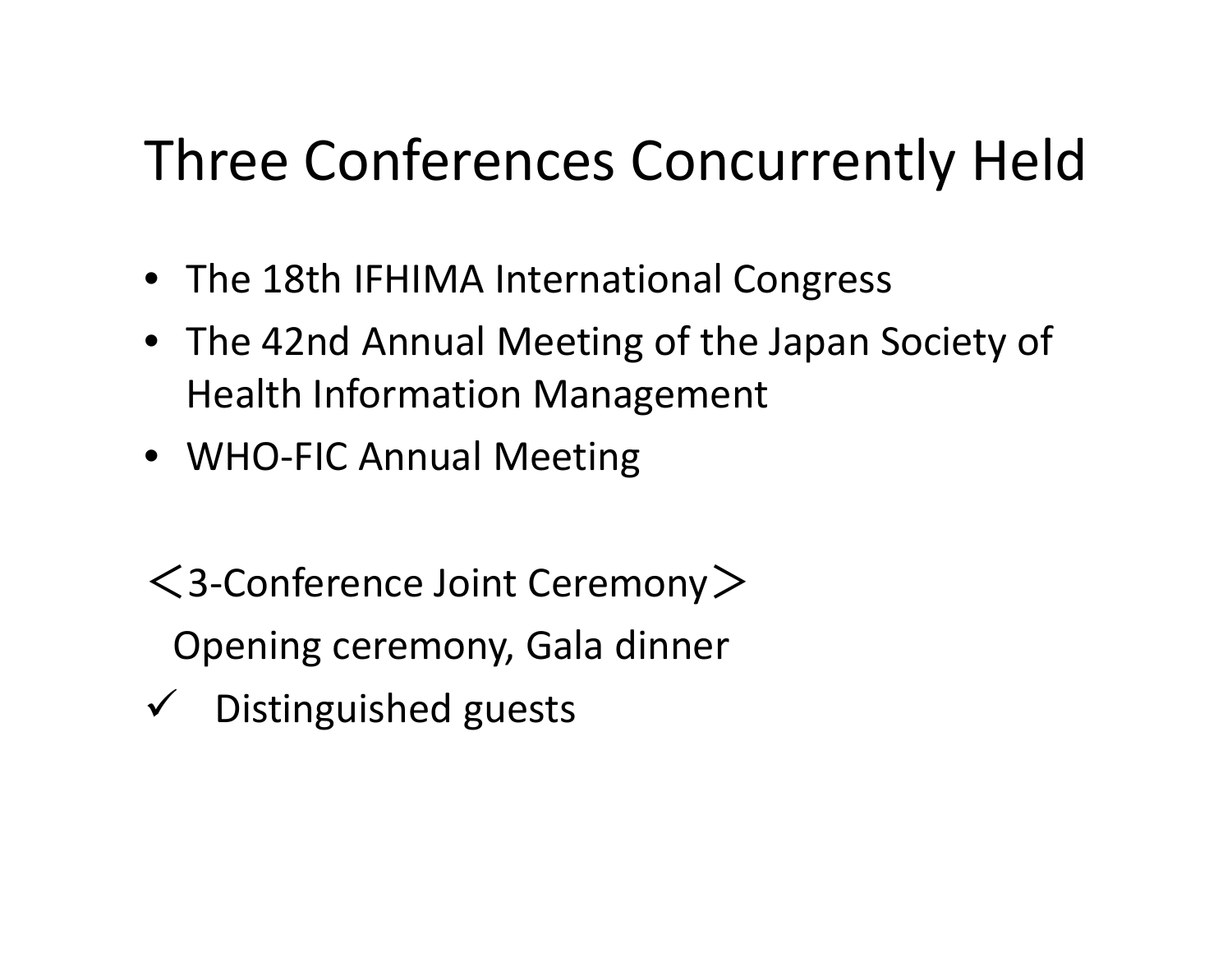### Special Programs

- Symposium Speaker Invitation Program Theme: Current Status and Future of Health Information Utilization Nominated by six regional directors Fixed financial assistance: USD 1,200 (tentative)
- Developing Nations Program Theme: Summit on Mortality Statistics Around 10 persons Air fare, accommodations, meals provided
	- $\checkmark$  Call for papers begins on October 1, 2015